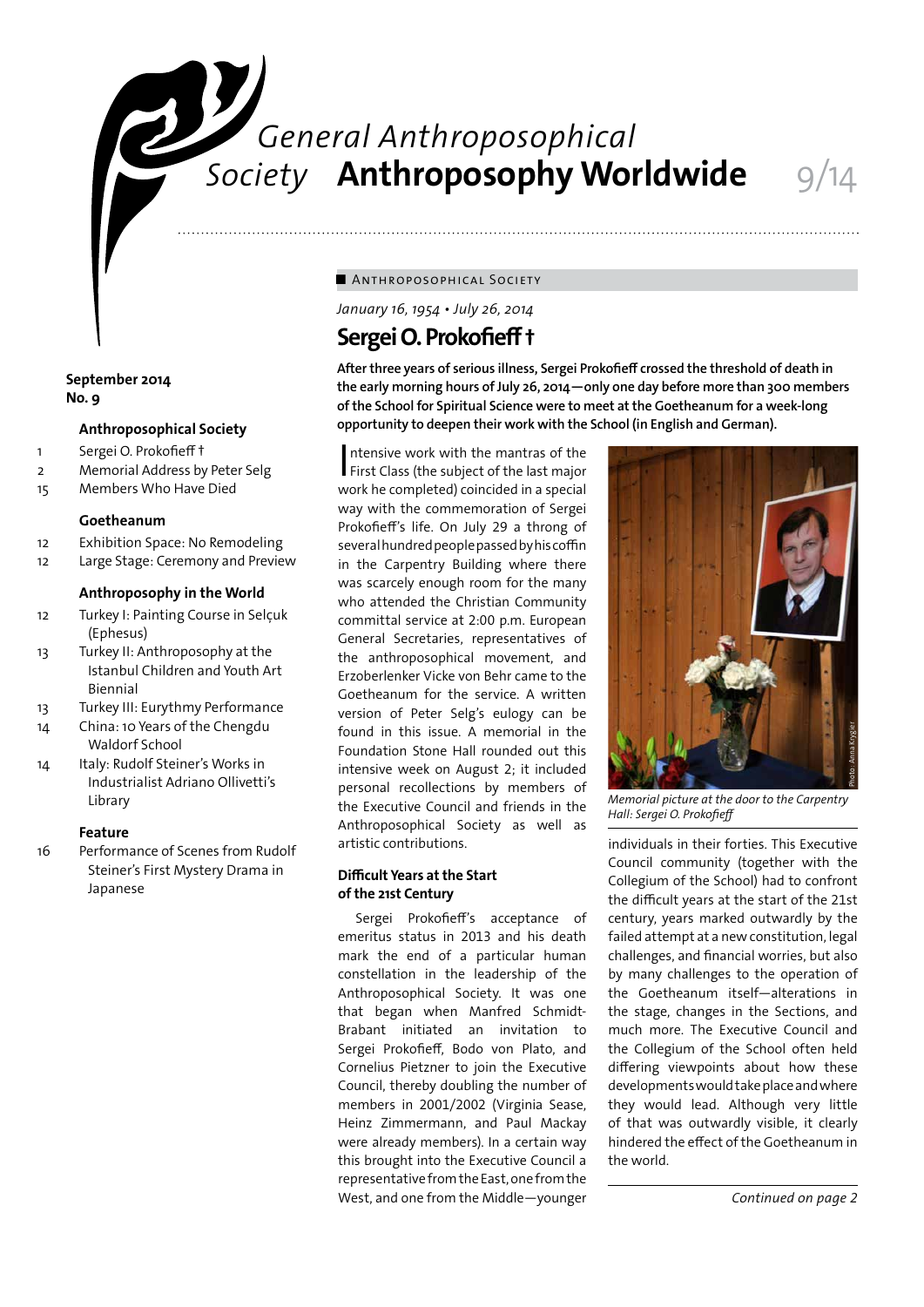#### ■ ANTHROPOSOPHICAL SOCIETY ■ ANTHROPOSOPHICAL SOCIETY

#### *Continued from page 1*

Sergei Prokofieff participated in all these processes, lengthy discussions, and difficult decisions leading up to the serious financial turning point in 2010—even though he was principally concerned with the work of Rudolf Steiner. During the newly instituted seven-year vote for members of the Executive Council (and a no-confidence motion) in 2011 he emerged with more votes than the others—and he felt this to be a confirmation of his efforts. He became seriously ill shortly after Easter, 2011, and—no longer a participant in the discussions and decisions—he took an increasingly critical view of developments at the Goetheanum. He made this unmistakably clear in his last address in the Great Hall on March 30, 2012, during the remembrance for Rudolf Steiner held as part of the Annual General Meeting. The sense of responsibility for the Society he shared with the entire Executive Council could be clearly sensed in the course of two later conversations with them—but it was destined to be too late to allow for a new beginning. | *Justus Wittich*

**Anthroposophy Worldwide** appears ten times a year, is distributed by the national Anthroposophical Societies, and appears as a supplement to the weekly *Das Goetheanum*. • Publisher: General Anthroposophical Society, represented by Justus Wittich.• Editorial staff: Sebastian Jüngel (responsible for the German edition); Marguerite Miller & Douglas Miller (for the English edition); Michael Kranawetvogl (for the Spanish edition); Wolfgang Held, Philipp Tok.

We seek your active support and collaboration. Contact: Wochenschrift Das Goetheanum, Postfach, CH–4143 Dornach 1, Switzerland; fax +41 (0)61 706 44 65; info@dasgoetheanum.ch. To receive Anthroposophy Worldwide, apply to the Anthroposophical Society in your country, or subscriptions are available for CHF 30.–  $(\in 25-)$  a year from the address above. An e-mail version is available to members of the Anthroposophical Society only at: www. goetheanum.org/630.html?L=1. © 2014 General Anthroposophical Society, Dornach, Switzerland.

*Memorial Address Held in the Goetheanum Carpentry Building, July 29, 2014*

# **Sergei O. Prokofieff's Life Work**

#### Dear Friends,

 $\Gamma$  ergei Prokofieff asked me to offer an  $\mathbf{\mathcal{J}}$  appraisal of his work and its intent during his funeral service. I will try to comply with his wish by offering this incomplete sketch.

Three decades before Sergei Prokofieff was born, Rudolf Steiner held his lectures on the Book of Revelation in the room where we are today. In the lecture of September 12, 1924 he noted: "If we, as perceptive human beings who can interpret the signs of the time, establish our lives in the sense of these three Mysteries of our time—the Michael Mystery, the Christ Mystery, and the Sorat Mystery—we will work correctly in the realms assigned us by our karma [...]." In September 1924 Rudolf Steiner invited the members of the esoteric Executive Council and the members of the priesthood to the course on the Book of Revelation and held these lectures for them. Obviously Sergei Prokofieff did not become a priest in the movement for religious renewal, but he belonged—and belongs—to the esoteric Executive Council of the Anthroposophical Society. Sergei Prokofieff was a "perceptive human being" who knew how to interpret the "signs of the time," and who established his life in the sense of these three Mysteries. He made endless sacrifices as a result.

## **Sacrificial Devotion**

One week before the lecture just cited, Rudolf Steiner also emphasized in this room: "Something like what took place in the old Mysteries must come again, something referred to as the sacrificial devotion of the whole human being, as the total immersion of the human being in his task." Throughout his life, Sergei Prokofieff worked for anthroposophy with just this attitude—even doing so during the more than three final years of his terminal illness. With "courage of knowledge" and with "fire of knowledge" he worked creatively; and, as intended by Rudolf Steiner, he immersed his "whole being"in his task. We need only consider the brilliant, even ultimate works he created during this last period, elaborations of anthroposophy of the sort Rudolf Steiner had so ardently hoped for from his pupils and his colleagues!

#### **On Christology**

In 2011 (during the first year of his illness) Sergei Prokofieff's significant work on the Representative of Humanity —*Rudolf Steiner's Sculptural Group, A Revelation of the Spiritual Purpose of Humanity and the Earth*—was published. I can still see the draft of the book's dust jacket as it lay on the table beside his sick bed in the Basel clinic where he had undergone surgery. In this work Sergei Prokofieff demonstrated how one of Rudolf Steiner's "fundamental tasks" was to bring to the earth an image of the Christ that was "true to reality" and how it had been created through the intuitive connection between Rudolf Steiner's own I-being and the Christ-being. Sergei Prokofieff also presented significant spiritual discoveries about the sculpture, involving the "etherization of the blood," the "cosmic source of healing forces," as well as evil's battle for the human heart.

In conversation, Sergei Prokofieff indicated that he only rarely sought out a direct encounter with Rudolf Steiner's atelier and the Christ statue in the Goetheanum because the impressions he had there were so strong that their effect endured in him for weeks and months. Nevertheless, until just before his death, he hoped to find once again the strength to visit these places—which did not come to pass. He did, however, ask at the very end that Rudolf Steiner's bust of the head of Christ be brought to his death room.

In 2012, the second year of his illness, his 600-page work *And the Earth Becomes Sun. On the Mystery of the Resurrection*  appeared in print. It encompasses a wealth of new insights on the resurrection body of the Christ, the Sun mystery of the Last Supper, the esoteric meaning of the Grail blood, the awakening of Lazarus, the cosmic destiny of evil, and Rudolf Steiner's relationship to the Nathan soul.

#### **In Touch with Current Events**

During the last three years, despite increasing physical weakness, Sergei Prokofieff also continued to work intensively on other themes where Christology was not the primary focus. He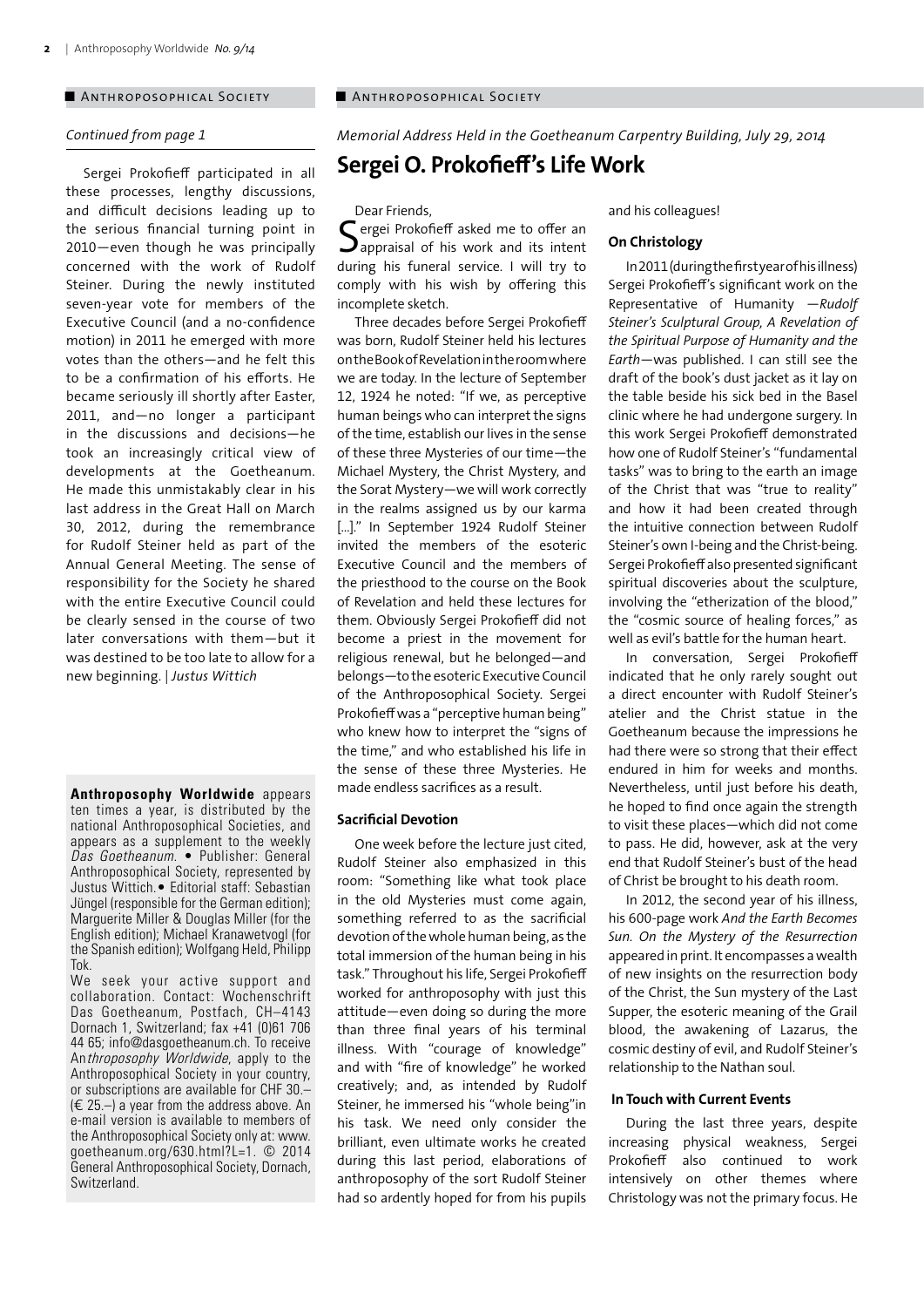prepared new editions of his earlier works on Demetrius and the spiritual tasks of Central and Eastern Europe, and kept abreast of current events. To someone who had never spoken with him before about politics, his geopolitical understanding, knowledge, and interest were astounding and staggering. Just a few days before his death he spoke in detail not only about events in Ukraine but about what was happening in Iraq, Iran, and Palestine which made evident that in his biography (had he chosen to) he might have used his spiritual forces to handle themes and tasks that were completely different from the ones he had pursued. He had, however, chosen the spiritual science of Rudolf Steiner.

During his illness he wrote a significant new preface and afterword to his book *The Spiritual Tasks of Central and Eastern Europe* concerning the development of a true relationship to the "folk spirit," the future of Central Europe, and the destiny shared with the European East in the preparation of the next cultural epoch that is to begin in approximately 1,500 years. How infinitely endangered are these developments today—and how significant are Sergei Prokofieff's works that also shed a whole new light on Rudolf Steiner's spiritual engagement during the First World War! Up to the end, how very important to Sergei Prokofieff were questions regarding a true relationship to the German "folk spirit"—to a "folk spirit" and a "folk soul" related in a peculiar unique breathing motion and only "incarnate" in particular times. This means that special tasks as well as dangers (in their "absence") arise in connection with them.

#### **The Michael Mystery**

During the last part of his life Sergei Prokofieff succeeded in finishing his major, completely new book on the Michael Mystery for which he had basically done the preliminary work over the course of his life. Never before had a pupil and colleague of Rudolf Steiner worked out something so penetrating and encompassing on the various facets and activities of the Michael-being. How connected he was to this theme of the leading Sun-archangel who is related much more strongly than the other archangels to the aim of human evolution—because he is the face of Christ and represents His forces! Rudolf Steiner says that we human beings must learn to work with Michael in the future. His last address on September 28, 1924, was an address about Michael given to Michaelites; and Sergei Prokofieff delivered his unforgettable lecture on Michael and the Michael-imagination (that led to his book) on May 8, 2011, just after he had come from the Ita Wegman Clinic in Arlesheim where shortly before he had received the diagnosis of his terminal illness.

## **The First Class**

And finally his new book about the First Class! You all know that in 2009 Sergei Prokofieff produced his great study on *The First Class of the Michael School and Its Christological Foundations*—a book about the path through the 19 First Class lessons that lead to a true perspective on the human I, a perspective that allows the I to appear in ever-greater clarity. There are also profound research results concerning the "Guardian of the Threshold" and other matters. Many people—the world over—have remarked during the last years that this publication is not only a singular work of research of the School for Spiritual Science but also offers substance for working with the First Class that will endure for centuries. But Sergei Prokofieff went further. One day there arose in him in a spiritual perspective that the 19 Lessons not only bring the transformation of human consciousness towards "Christ consciousness" but they also stand in a tangible relationship to the Fifth Gospel. When intensely meditated, the mantras of the First Class are a consciousness-key to opening the content of the Fifth Gospel and they lead deep into the Jesus- and Christ-Mystery.

After 35 years of ongoing daily meditation of the First Class mantras (even during the course of his illness), Sergei Prokofieff was himself astonished by what he was able to work out in addition. For a long time he was uncertain about whether the connections that had been revealed in this way should actually be disseminated. During his second lecture on the Fifth Gospel in Oslo on October 2, 1913, Rudolf Steiner had said: "Only with a sacred reticence can one decide to talk about these things. One might speak of being practically overwhelmed by an awareness of treading on the most sacred ground of human beholding in the attempt to express in words what is revealed there to the gaze of the soul." While he was working on his book Sergei Prokofieff experienced that feeling as well. But in the end he came to the conclusion that he should publish his insights. In the foreword he writes the briefest of indications that it was penned under "conditions that were not simple," and he calls it "the very beginnings of the General Anthroposophical Section."

#### **Rudolf Steiner**

In witnessing how Sergei Prokofieff committed the last of his forces—with diminishing bodily strength— to create this more-than-400-page book, it would be hard to find the words or concepts needed to describe what took place. When everything was finally completed he felt an enormous relief—and then dictated yet another wonderful study on Rudolf Steiner's human path of destiny, the path of his spiritual entity through the millennia of various cultural epochs. According to Sergei Prokofieff, "Today—more than ever before—we need Rudolf Steiner's help and support."

With Astrid Prokofieff (who read his text to him one last time so that he might edit it) he worked on it until the end and was able to complete it. The final corrections on the book about the First Class were extremely difficult for him—like physical work in the physical world—even though, as always, his secretary Ute Fischer supported him in it. But the study about Rudolf Steiner represented pure joy for him. "With what else should we close this life?" he said to me, smiling—physically emaciated but with radiant eyes. That was the culmination of his spiritual work and his life—the "immersion of the whole human being in his task."

#### **Moscow**

Today, however, we must ask ourselves about the extraordinary forces of spirit and will with which Sergei Prokofieff was actually able to accomplish all this. We heard in the picture of his life offered during the funeral ritual about his difficult incarnation in Moscow during January 1954—nine years after the end of the Second World War, and in the midst of a totalitarian political regime. For this life Sergei Prokofieff found or sought a highly gifted, cultured family with illustrious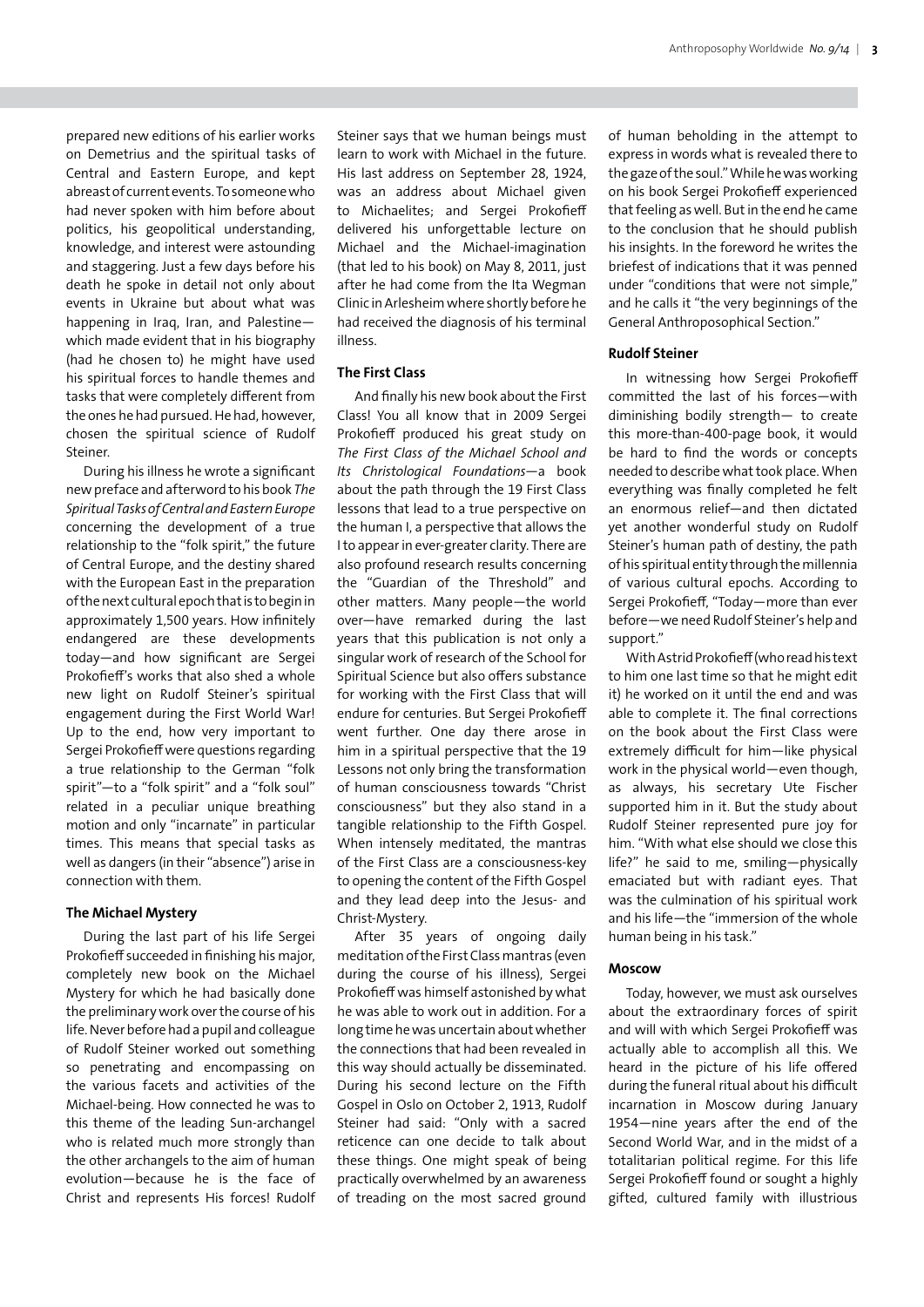capacities, extensive education, and a lofty, even quite lofty, artistic level. Nonetheless it is also true that his beloved grandmother Lina suffered for a long time in Stalin's camps and, like many other friends and acquaintances, lived under an oppressive regime. Later Sergei Prokofieff would reveal the underlying character of this regime in his study of the "Sorat Mystery" and the Sorat forces that brought to power National Socialism in Germany and Bolshevism, Leninism, and Stalinism in Russia—and led both peoples away from their tasks. Indeed, these forces actually turned these tasks into their opposite with consequences that we still have to bear and will continue to bear.

#### **The Path to Anthroposophy**

The incarnation in this time was especially difficult for Sergei Prokofieff in view of the task his individuality had set for him during the second half of the 20<sup>th</sup> century and the beginning of the 21<sup>st</sup> century. In early childhood it was already connected with a deep loneliness and painful experiences. In the biographical sketch given by Rolf Herzog of the Christian Community we heard that Sergei Prokofieff kept secret his inner connection with the spiritual world; that as a child he never had the impression that this was his first time on the earth; and that, in the middle of childhood (in his ninth year) he rediscovered esoteric Christianity through the Parzival story which was read aloud to him from the libretto of Wagner's opera by his grandfather Leonid Feinberg. But how and where could one connect to it in the present time?

We heard as well of the significance Max Voloschin's home in the Crimea had for Sergei Prokofieff. From the age of 14 he was able to be a guest in this house during his vacations, and there he found books by Rudolf Steiner in Voloschin's comprehensive library. He set out to read these in quietude and seclusion, but also in spiritual loneliness—beginning with *Knowledge of Higher Worlds and Its Attainment* which brought him the long hoped-for answer to his fundamental question about esoteric Christianity in the present time. "Although the name of Christ was hardly mentioned in the book, it was clear to me from my first reading of it that I had in my hands a description of the path of the human soul to the Christ, given by the spirit of our time." That book became a guide and a helper for him on the inner path he pursued with utter consistency, even though he seldom if ever spoke about it.

In the Voloschin home he also read Rudolf Steiner's *Occult Science, An Outline* in French. There he encountered the Rose Cross meditation—which shook him deeply– as well as the Christ-being at the mid-point of cosmic and human evolution. This moved him profoundly:

"Everything Rudolf Steiner spoke of here was already known to me, but I was unable to express it in thoughts before then. What had lived in my soul as a general, undefined feeling was now penetrated by a conscious clarity of thought." Sergei Prokofieff had a rich inner life that was almost completely hidden from those in his immediate surroundings at that time, and he had an intense adolescence of spiritual seeking that included many mystical experiences.

#### **Youthful Poetry**

In the years between 1971 and 1973, when he was 17 to 19 years old, he wrote extraordinary poetry about the path out of the darkness and into the light, about spiritual battles and apocalyptic events, doing so with profound honesty and dramatic inner force. "I was awakened in the night by the powerful inspiration, as though awakened by the verses themselves. I rushed to my desk in order to capture the poetic words and images quickly—often putting on paper a poem that had arisen fully formed in me—frequently more than one; it was as if they themselves were striving and streaming towards the page. They were the poems of a 'soul on fire.'" These poems had remained hidden in a cupboard in his parent's Moscow home he had shown them to no one when they were written—until he rediscovered them there on a visit during his illness. He decided to publish them; they were published last year by a non-anthroposophical press in Moscow in a splendid volume of more than 400 pages entitled *The Mystic Fire of the Soul*. It contains forewords by Sergei



*The Mystic Fire of the Soul. Early Poems. Moscow 2013*

Prokofieff and the eminent Russian poetess, Sofia Prokofieva, his mother. Among other things, she wrote: "In the world of poetry I know of no other instance in which such a powerful poetic revelation was born from a soul in such a short time." Sergei Prokofieff once told me how sad he was when in his nineteenth year the poetic inspiration that had accompanied him for such a long time suddenly ceased. He was distraught. The voice of the verses

went silent although he briefly tried to continue writing. Then, around the time of his first moon node, he decided out of the most profound depths of his soul not only to read the writings of Rudolf Steiner but also to choose anthroposophy as the central task of his life and his destiny. With this, his biography changed: "Only when the decision had been made and I experienced with full force that my life had received new meaning and purpose was I led out of my original lonely condition by the guidance of my destiny—I was taking the first steps to serve those ideals consciously which had previously lived below the surface in my soul and which now had become for me fully conscious reality thanks to spiritual science."

#### **Demands of Spiritual Science**

At the home of the Voloschins in the summer of 1973 Sergei Prokofieff encountered for the first time a young anthroposophist—Slava Ivonin. The poetic inspiration had gone silent about three months before—and doubtless made way for that strong knowledgebased recognition of the spiritual world that Sergei Prokofieff identified as anthroposophy until the very last day of his life on earth. Matters of the soul, artistic matters, had temporarily receded. It now became a matter of acquiring a sense-free thinking by means of an inner schooling. Renunciation was part of this and Sergei Prokofieff later willingly set aside his great artistic talents in order to allow all his power for spiritual scientific work and research in the narrower sense to come to the fore.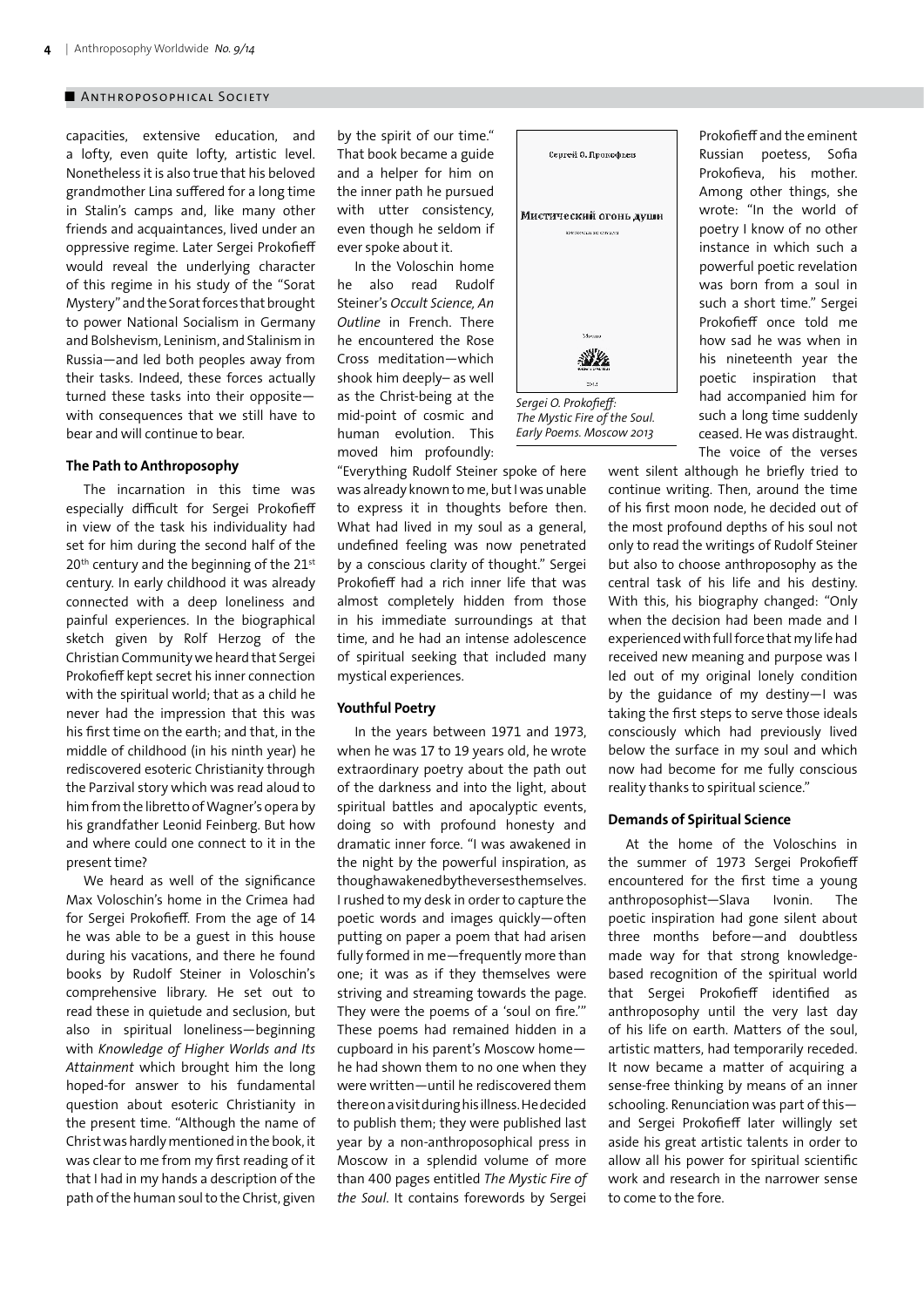In our last conversation just before his death, he told me that he would have dearly loved to have worked out something on Goethe's *Faust* and Rudolf Steiner's Mystery Dramas. He also carried in his soul a significant draft of a "story" about an encounter between Rembrandt and Christian Rosenkreutz, details of which he revealed from time to time. Sergei Prokofieff's poetic capacity—indeed, his whole artistic way of being, essentially a soul way of being—was not evident to many people who "only" knew his lectures and the clarity of thought in his written work.

After his first "moon node" and the decision to place his own life in service to anthroposophy, the hand of destiny led Sergei Prokofieff not only to his first anthroposophical friends and freed him, in part, from his "original condition of loneliness," but to Ukraine as well, where he was able to borrow some of Rudolf Steiner's lecture courses from a translator. He traveled almost 600 miles to do so: "At that time I was prepared to overcome any and every obstacle in order to acquire such a course of lectures. Because anthroposophy was now the most important part of my life."

His path had directed him to Rudolf Steiner's written works in the house of Max Voloschin before he became acquainted with the lecture courses—and he viewed this sequence as an essential signature for himself and his knowledge-based access to the work of Rudolf Steiner. The 1909 course on the hierarchies given in Düsseldorf and attended by (among others) Christian Morgenstern and Michael Bauer was the first course he read.

#### **Inner Promise**

During a sleepless night shortly before the end of his  $21^{st}$  year, he studied the karma lectures given in Arnheim in July 1924—and they gripped him at every level of his being. "Now I knew the spiritual being whom I always serve and to whom I wanted to dedicate my whole existence— 'the countenance of the Christ,' Michael, the inspirer of modern spiritual science." In Arnheim Rudolf Steiner had also told about the intended culmination of anthroposophy at the end of the 20<sup>th</sup> century, about the "alliance" with the good spiritual powers that had entered through the Christmas Conference 1923/24, and about his own covenant with the spiritual world. In the spirit of the Arnheim lectures Sergei Prokofieff intensified his decision for anthroposophy so that it became an inner "promise" ("the first conscious solemn promise of my life"), and he took up anthroposophy with increased resolve. It quickly became evident to him that anthroposophy was not merely an accumulation of ideas and perspectives but was instead a being of the supersensible world—that "living being" about which Rudolf Steiner said in 1923 that it "moves invisibly among us" and that we must in turn respond to it with a feeling of "accountability."

Sergei Prokofieff studied Rudolf Steiner's writings and lectures with his characteristic thorough-going strength of will and a spiritual/intellectual capacity that was capable of analysis as well as largescale synthesis; and he worked intensively on inner schooling. His understanding of anthroposophy was by no means merely ideal-intellectual in nature. In fact, he had understood that it was possible and necessary to transform anthroposophical ideas with one's own soul force into images filled with life, into imaginations—or at least, pre-imaginations. In other words, into images that take hold of one's own feelings and perceptions in the process of their transformation. As a result, his love for anthroposophy became increasingly intense and intimate—ideals were formed that created life forces.

## **The Foundation Stone Meditation and the German Language**

At Easter 1976 Sergei Prokofieff took part for the first time in anthroposophical work as part of a small underground group in Moscow that read the Foundation Stone Meditation in German and Russian. He had never before heard the German text and was unfamiliar with this language. Nevertheless, something happened while he listened to it that, much later, he called a "genuine miracle" in his life "that could only be compared to awakening from a deep sleep." "In the sound of the German words of the Foundation Stone Meditation a completely new world of spirituality opened up to me. The language I heard was rich and 'spirit-filled' like the sublime thoughts it conveyed. Language and content revealed themselves to me for the first time in their inseparable unity. Not only did the German language show itself to me in that moment as the only possible bearer of the wealth of wisdom in the new Christian esotericism but the content of the Foundation Stone Meditation appeared before my soul in all its cosmic-earthly power as well. […] From a spiritual perspective, I felt […] with my whole soul that there was only a single work composed in human language that could be placed alongside the Foundation Stone Meditation: the Gospel of John, or more precisely, its prologue and Christ-Jesus' words of farewell. From the beginning it was clear to me that the one had originated from the same source as the other, that they arose from the divine sphere of the Cosmic Logos, encompassing all worlds—from the direct revelation of the living Christ."

Sergei Prokofieff experienced something that became ever clearer to him in the years that followed: John, the author of the Gospel that bears his name and of the Book of Revelation stood under the cross as the only conscious witness to the Mystery of Golgotha; Rudolf Steiner, however, was the witness to the second crucifixion of Christ in the etheric realm during the materialistic 19th century—to the beginnings of the second coming of the Being of Christ, and thus to the emerging resurrection of Christconsciousness in human beings. John (who later became Christian Rosenkreutz) and Rudolf Steiner are the two great teachers of esoteric Christianity; they stand next to one another in the spiritual world and lead Christian-Rosicrucian esotericism.

The German language he now set out with a passion to learn became for Sergei Prokofieff the "Mystery language of the present time" and the principal language of his spiritual life. The first lecture course by Rudolf Steiner that he was able to read in German was about the Nathan soul and Parzival: *Christ and the Spiritual World— On the Search for the Holy Grail*.

#### **Holy Nights and Beings**

At Christmas 1976*—*nine months after his profound experience of the Foundation Stone Meditation in German and just before his 23rd birthday*—*Sergei Prokofieff attended a small anthroposophical group for the first time. The group met in the home of Maria Alexandrovna Scriabina, the daughter of the composer,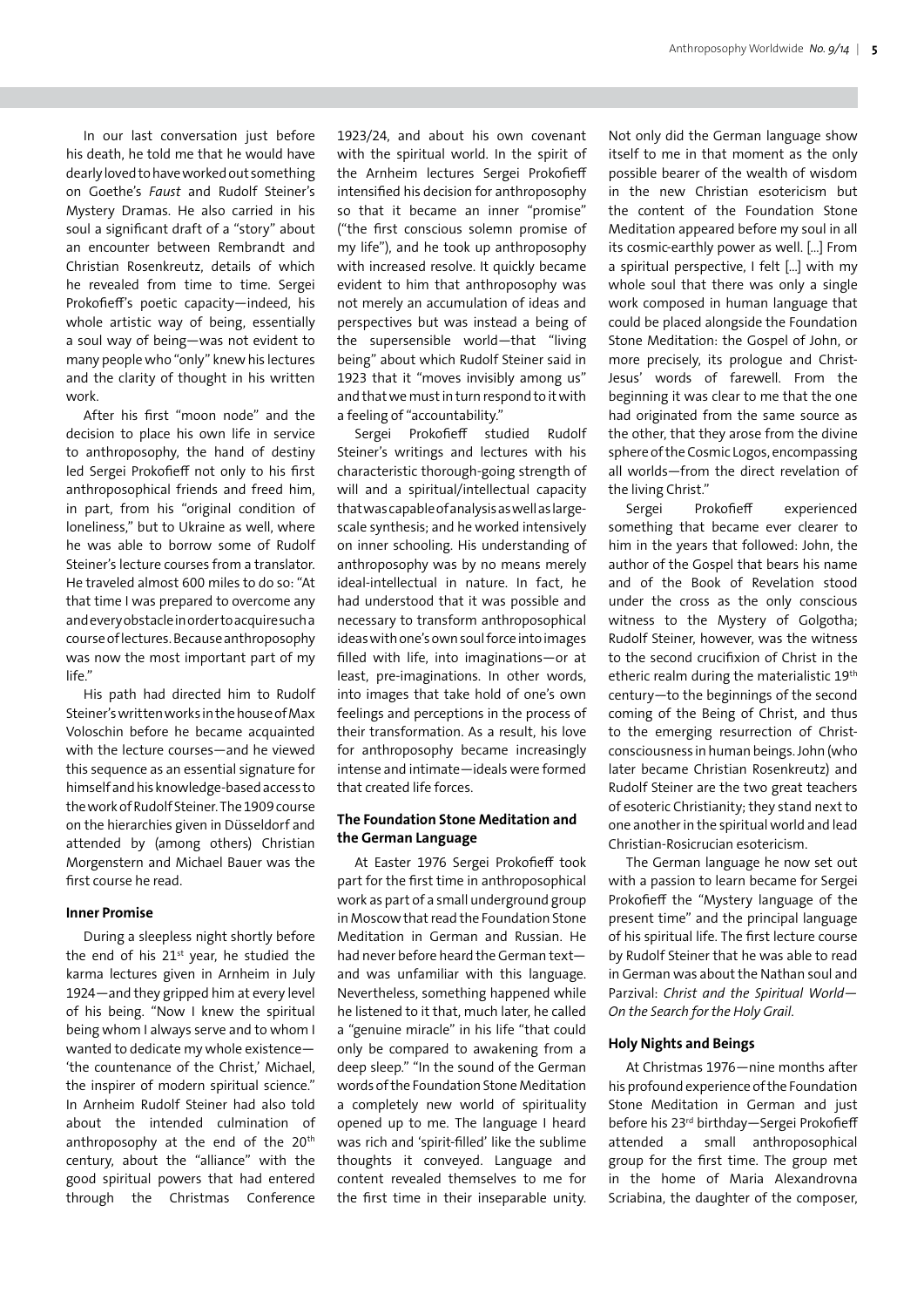to celebrate the twelve Holy Nights. Sometime earlier, Annie Jahn and Karla Kiniger (both from Austria) had re-founded the anthroposophical work in Russia with a celebration of the twelve Holy Nights and the reading aloud of the Foundation Stone Meditation in German and Russian. Sergei Prokofieff had a singular capacity for understanding the cosmic-hierarchical dimension of anthroposophy and the beings connected to it—the Christ, Sophia, and Michael. Now he took hold of that dimension in all its depth; he was spiritually at home in these lofty spheres. Later, while living in the West, he prepared fundamental studies that were published as *The Cycle of the Year as a Path of Initiation Leading to an Experience of the Christ-Being; The Twelve Holy Nights and the Spiritual Hierarchies;* and *The Heavenly Sophia and the Being Anthroposophia*. These demonstrated how far he had come with these themes in the short time since the communal Christmas festival celebrated with the others in 1976. He also had a most extraordinary ability to penetrate the building of the First Goetheanum in all its spiritual-cosmic language of form and beauty.

## **The Karma of the Anthroposophical Society**

On the other hand, in Moscow during the mid-1970's he also encountered the earthly shadow side of the Anthroposophical Society, or was led to it by the hand of destiny. He read Marie Steiner-von Sivers' words (in her foreword to the volume on the Christmas Conference) about the deep "tragedy" of the Society, about "what it meant for Dr. Steiner to take our karma upon himself." "We were probably called, but not chosen." Soon thereafter he came upon an original copy of the 1935 "Denkschrift" against Ita Wegman and her friends. He was made physically ill about what he found there. The illness lasted only a few days, but was intense—and later (in the context of the Society's karma) he understood it as the precursor or "seed" of his fatal illness. As early as the mid-1970's, for Sergei Prokofieff there was no question of a purely historical-intellectual approach to the "Denkschrift": "The reality of what had happened lay much deeper and it needed to be suffered through in order to overcome the inclination to solve these issues simply by abstract-intellectual

means." After the painful weeks and months that followed his reading of the "Denkschrift" Sergei Prokofieff had the impression that he had grown closer to Rudolf Steiner in soul and spirit, and now felt himself to be his esoteric pupil in full measure.

In his final impressive lecture in the Great Hall of the Goetheanum on March 30, 2012 (which he sensed would be his last) he continued to speak of Rudolf Steiner's path of suffering with the Anthroposophical Society during 1923 after the fire—and the metamorphosis this suffering had to undergo in Rudolf Steiner's soul in order finally to become the love that infused the Christmas Foundation meeting. He described the path leading from the Mystery of Golgotha to the "all-prevailing love" of the Whitsun spirit as the archetype of this process.

When Sergei Prokofieff joined the Anthroposophical Society in 1977, he already viewed it as a "knowledge-based community," and he saw clearly that it had deeply transgressed against Rudolf Steiner through lack of understanding. The Christmas Foundation impulse had not been recognized in its depth, nor had it been sufficiently implemented in practical life. Sergei Prokofieff experienced inwardly that a reversal of the situation and a true "making good" of the transgression against Rudolf Steiner were needed if a possible "culmination" were to take place for anthroposophy at the end of the 20<sup>th</sup> century. This was his starting point along an enormous path of will—pursued with commitment and deep earnestness—and he sought to understand the form of the Christmas Conference in order to redress the situation insofar as possible.

#### **The Foundation of the New Mysteries**

In four lectures at the end of 1979—a hundred years after the dawn of the Michael age and three years after he first heard the Foundation Stone Meditation in German—he presented his detailed research results in Moscow and spoke about the esoteric meaning of the Christmas Conference and the founding of the School for Spiritual Science. For him, the Christmas Conference was not just the "mystical fact" of the Anthroposophical Society; it was the start of the Michael Mysteries for esoteric Christianity, and everything—within the Society and outside it—would depend on its future. His friends asked him to write down these lectures and the insights he articulated in them, and he agreed to do so—which required almost three years of inner work.

For the written version he also decided to look at the course of Rudolf Steiner's life from the perspective of what happened at the Christmas Conference. He approached the Christmas Conference as the high point of Rudolf Steiner's life in the Christian Mysteries—and as the most significant spiritual event of the 20<sup>th</sup> century on the "physical plane." He later said that at the time (1980–1982) there were probably only two or three people in Russia who would be interested in the subject. Yet he succeeded with his work (*Rudolf Steiner and the Founding of the New Mysteries*), and it also became well known in the West (which brought with it great personal risk). But Sergei Prokofieff's essential and existential relation to anthroposophy was such that he would have risked his life for it.

#### **Inner Closeness to Rudolf Steiner**

In 1982 this work appeared in Stuttgart as a book—thanks to a careful translation by Ursula Preuss (with whom Sergei Prokofieff maintained a close connection until her death and beyond). In the foreword he wrote (among other things) that the book was published in the "consciousness of the pressing tasks" that would "stand before the Anthroposophical Society and every individual anthroposophist" as the end of the century approached. Later he told of Rudolf Steiner's spiritual presence, soul support, and inner closeness as an occult teacher and older friend, a presence he truly and intensely felt in working on the Christmas Conference.

He now also felt himself even more deeply connected with the destiny of the Anthroposophical Society as well: "To found a modern Michael community on the earth that calls upon our age to become a new brotherhood of knights and guardians of the Holy Grail—that seemed to me the main task of the Anthroposophical Society on the esoteric level."

Only 28 years old when the book was published, Sergei Prokofieff no doubt had great hopes for it—or rather for its subject. Toward the end of the book he spoke of how the tie that united Christ with his disciples did not last: "Thrice Christ Jesus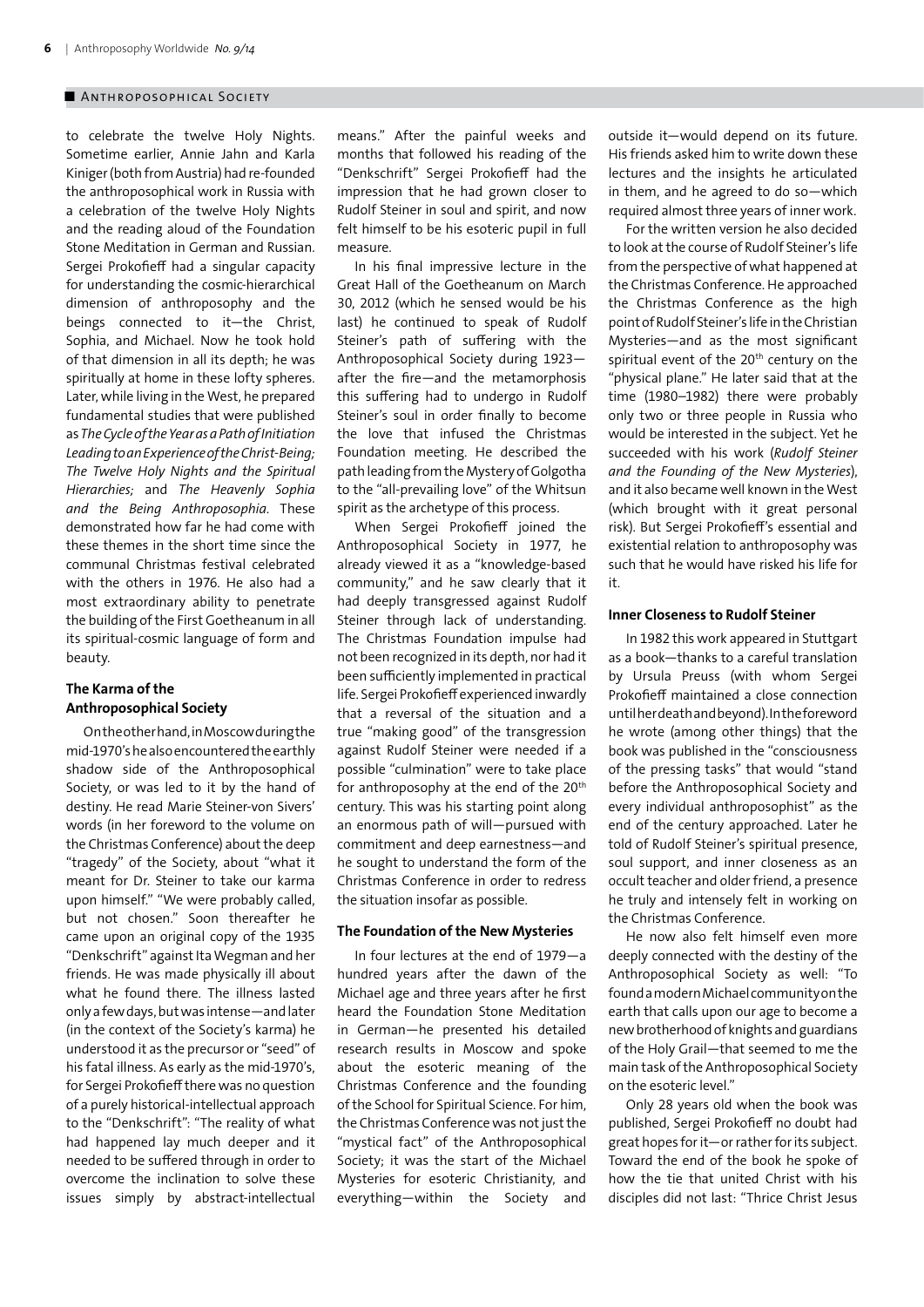

Sergei O. Prokofieff, Moscow, 1982

calls to them, and thrice they sink into a deep sleep. They are unable to sustain the consciousness they could have received through the loftiest recognition of the Christ Being and the cosmic meaning of the Mystery of Golgotha." Thereafter Christ experienced Golgotha in "cosmic loneliness." Since then, this loneliness has been an essential part of the new initiation; it was a loneliness Rudolf Steiner had also experienced fully. In the context of the turning point in time we again meet the question of when the "awakening through the Christmas Conference" might begin within the Anthroposophical Society.

## **"The Christmas Conference is among us!"**

In Sergei Prokofieff's view, the path taken by the disciples toward the Whitsun event was marked by deep pain—and in this sense the Anthroposophical Society must henceforth establish anew the relationship to Rudolf Steiner and the Christmas Conference through pain and through spirit recollection, spirit mindfulness, and spirit envisioning so that it might realize its impulse something Sergei Prokofieff described as the "Whitsun" of anthroposophy and its Society: "The Christmas Conference is among us! We should make every effort so that we are able to move forward to where it exists as an unshakable reality!"

In his first work he described the

Foundation Stone Meditation as the "earthly-cosmic image of the seven-fold human being who is fully penetrated by the Christ, of the human being who is moving from the cosmic past to the cosmic future and who is able to find the Christ in the present cosmic time as he goes along this path." And he brought the being of the Foundation Stone itself—the dodecahedral stone of love that Rudolf Steiner had created and presented to Michael—into relationship with the imagination of the Grail. In a personal conversation he told about the profound spiritual experience he had had at that time—at the conclusion of the work on the book—as he in fact saw the modern imagination of the Grail spiritually before him. He experienced his own work as though it were a gift of grace from the spiritual world. It had been an enormous experience to undergo such an inner event, and to have thought its thoughts for the first time—not that he himself had done so for the first time since they were well-known to Rudolf Steiner, but for the first time in the sense of discipleship.

## **Encouragement for Further Spiritual Work**

Sergei added that Rudolf Steiner deliberately did not express many things in their entirety but left them to the individual work of others. He simply suggested answers or where answers might be found so that his pupils and colleagues received a kind of "prompt" for their own activity. "As a result the feeling can arise that he (Rudolf Steiner) hoped or even expected that his pupils would take up and continue these impulses—and he always encouraged them to do so […]."

In a conversation toward the end of his life, Sergei Prokofieff counted several findings among his most profound spiritual experiences and "experiences of grace" during his later spiritual research: the recognition of the difference between the phantom body and the resurrection body; an understanding of the interior of the earth as the place where the first hierarchy and evil work—two elements that are geographically close but separated by the cosmic midnight hour; the clear connection between the Foundation Stone Meditation and the resurrection body; and the path from Jesus consciousness to Christ consciousness that he researched in the progression of the 19 Lessons of the First Class.

## **The Approaching Cultural Epoch**

After moving to the West, Sergei Prokofieff turned the focus of his spiritual work and the resulting publications toward—among other things—pivotal questions of Central and Eastern Europe. At age 33 he completed his great book about Novalis, the German cultural figure of the previous century to whom he felt closest. For him Novalis was a future-oriented precursor of the approaching sixth cultural epoch of Johannine Christianity that would draw its character from the Slavic folk. Sergei Prokofieff's connection to the German language was deepened through the works of Novalis, and he saw him as a spiritual bridge builder between Central and Eastern Europe, someone to whom he felt close. Having finished his book about Novalis with gratitude, he continued on this path, and worked intensively on related topics. He published his results in: *The Spiritual Origins of Eastern Europe and the Future Mysteries of the Holy Grail*  (1989); *Demetrius* (1992); *The Prophecy of the Russian Epic* (1992); and *The Spiritual Tasks of Central and Eastern Europe* (1993). He was also a cofounder (1990) of the Anthroposophical Society in Russia, and its country representative.

With these books Sergei Prokofieff turned mainly to the members of the Society; he wished to help them by establishing a thorough and broad understanding for future cooperation between Central and Eastern Europe. He was shocked to see how the "Americanization" of Germany was advancing, how little knowledge there was about the rich German literature and culture (even among anthroposophists), and how little they knew about spiritual Russia. In the foreword to *The Spiritual Origins of Eastern Europe and the Future Mysteries of the Holy Grail* he wrote: "The factual details and phenomena can appear in their true nature only against the background of a historical-metahistorical panorama and concrete knowledge about the intentions and goals of the good and evil forces that will forever battle for the right to lead Eastern Europe." He hoped for the development of an independent power of judgment, and up to the end he saw an absolute need for this demonstrated in current politics.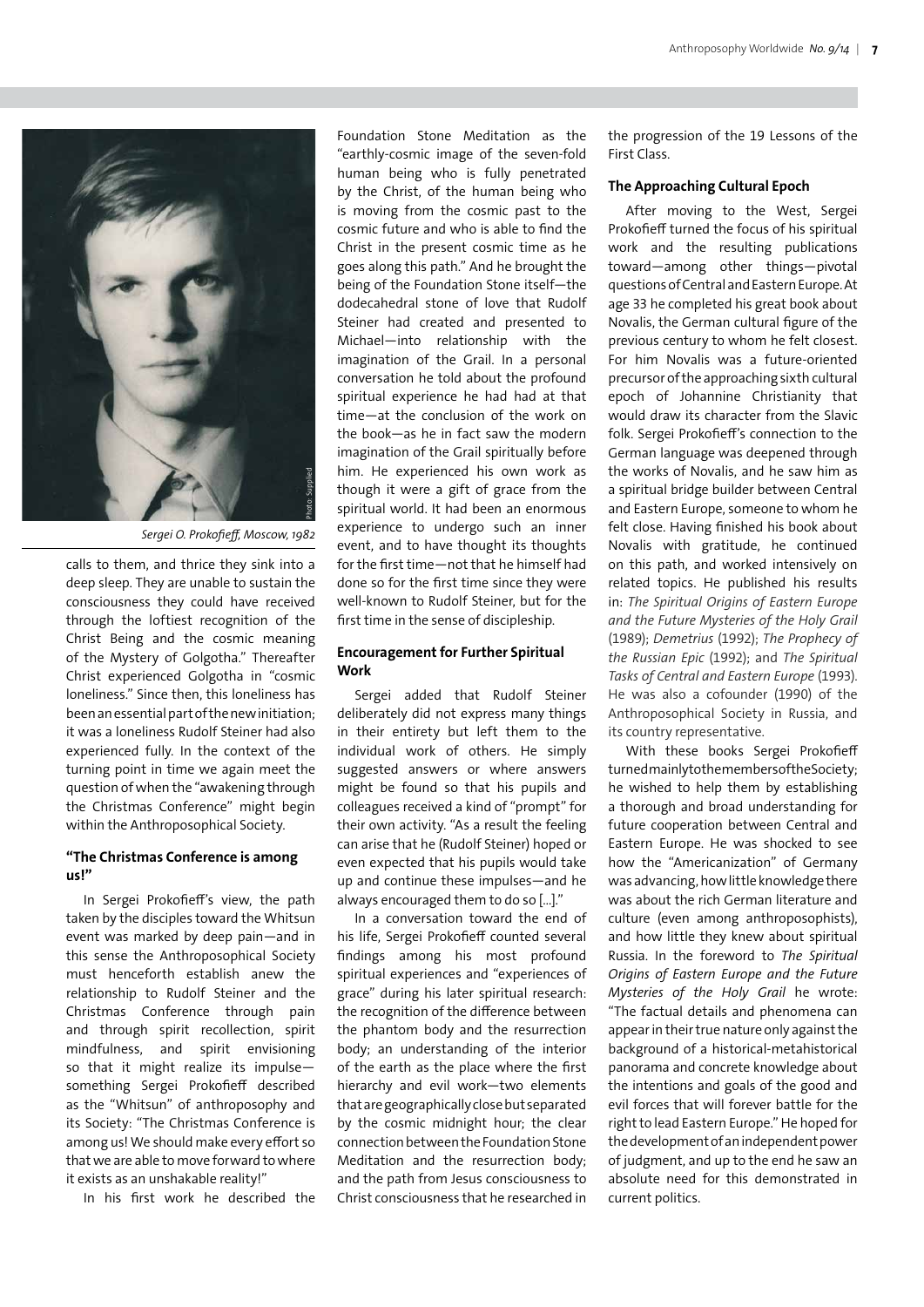## **The Question of the "Culmination"**

Sergei Prokofieff's other work was focused (as it had been since the mid-1970's) on the approaching end of the century and on the Anthroposophical Society. In 1999 he published the essay *The Anthroposophical Society and the Being Anthroposophia. The Turn of the Century and the Tasks of the Anthroposophical Society* [English translation in *The Future is Now: Anthroposophy at the New Millennium*]. He spoke of the "depressing fact" that there had been no culmination of the anthroposophical movement at the end of the 20<sup>th</sup> century, and that the spiritual presuppositions for it were, in fact, missing. As Sergei pointed out, Rudolf Steiner had made the cosmically significant possibility—even necessity for a culmination of anthroposophy dependent on the pursuit of the Christmas Conference impulse. But it was already impossible to speak of such a thing in 1924, and even less in the years of social destruction that followed. During the final decades of the 20<sup>th</sup> century the impulse of the Christmas Conference—despite all the claims to the contrary—had more and more disappeared from large areas of the Anthroposophical Society. Now a real new beginning of the work was absolutely necessary. Sergei Prokofieff said that "standing on the Foundation Stone" is the esoteric foundation of the Anthroposophical Society. Without that, the whole constitution and all the bylaws are a form empty of content. The basis for a new community, the social power of resurrection, exists in the Foundation Stone which by nature is not of this world and must be taken individually into each heart. Opposing forces cannot penetrate the community if it lives in the members' hearts.

Moreover, the Foundation Stone is the spiritual meeting place for the Aristotelians and the Platonists who must unite at the end of the 20th century and continue the work together. The "light of cosmic thoughts" is in the sphere of the Aristotelians, while the "picture quality of cosmic imaginations" is in that of the Platonists. However, both groups can come together in the substance of the Foundation Stone formed of cosmichuman-love.

Sergei Prokofieff also indicates that

Rudolf Steiner had created the Foundation Stone in the etheric world and that it is a reality for the unborn and for Michaelites who have died, but also for the heavenly hierarchies. The Aristotelians and the Platonists can work with them for humanity's future in the age of the etheric Christ. Placed deep into the etheric heart, the Foundation Stone is at the "source" of the two streams of etherized blood—the microcosmic and macrocosmic streams and it provides essential meaning and assistance for the fulfillment of humanity's tasks, tasks with which the Michael community of the Anthroposophical Society is confronted.

For Sergei Prokofieff, all this was a spiritual reality—even an experienced reality—and not just a system of thoughts. His books lived through the substance of his intellectual and meditative power; in the end, they lived in his spiritualesoteric capacities, and despite their farreaching perspectives they actually stood in the service of civilization's challenge and future. His great work on *The Occult Meaning of Forgiveness* (published in 1989 and dedicated to the "memory of the sixtysixth anniversary of the 1923/24 Christmas Conference") is an example of how he took up significant issues of the present, issues that were and are vital questions for the Anthroposophical Society.

#### **Encounter with Evil**

In 1999—the same year *The Anthroposophical Society and the Being Anthroposophia. The Turn of the Century and the Tasks of the Anthroposophical Society* appeared—the seriousness with which Sergei Prokofieff took these things was also shown in his first basic study on the problem of evil (*The Encounter with Evil and its Overcoming through Spiritual Science. With Essays on the Foundation Stone)*, According to Rudolf Steiner, it was against this evil that a "fully conscious battle" must be waged now and in the future. Sergei Prokofieff had given lectures on the topic in Eastern and Central Europe during 1998, a year that represented a third recurrence of the apocalyptic number 666. As described by Rudolf Steiner in his September 1924 course on the Book of Revelation, this recurrence always produces a significant strengthening in the power of evil. Beginning After 1999, what Sergei Prokofieff describes in his

book—and clearly anticipated—appeared year by year in all its dramatic reality: terror attacks and new forms of evil. No other anthroposophist since Rudolf Steiner has so thoroughly and deeply—so openly, fearlessly, and directly—looked at the forces, levels, nature, and effects of evil. Sergei Prokofieff presented an impressive analysis of the  $20<sup>th</sup>$  century, but also penetrated to the level of the underlying forces—right down to the asuras and Sorat, who not only seek to subjugate humanity, but also to destroy the human ego-being.

Sergei Prokofieff opened our eyes to the often scattered remarks by Rudolf Steiner on this subject; he had worked with them to make them productive. He emphasized that it is even important for the hierarchies that human beings recognize evil since they cannot directly see the effects of evil in the material world and need a "reflection" through the spiritual consciousness of the human being. If this is created, they can offer effective help to humanity in its confrontation with the forces of evil.

#### **Protecting Anthroposophy**

Sergei Prokofieff did not write these things merely in service to his own books, although the attentive reader could perceive how important his spiritual work was for the spiritual world as such. He did not present his findings primarily as an analyst; he worked for the reality of what he called the "Foundation Stone for the good" and a basis for a new human community of Michaelites in which the "principle of a spiritual brotherhood can be fully realized for the first time." This was also how Sergei Prokofieff saw his years of confrontation with open opponents of anthroposophy and with the many ways it was being misused and deformed by those in its "own ranks." The point was to form a true "brotherhood" that—in combination with the will—would stand existentially for the core impulses of anthroposophy in civilization. It was not only its enemies and the lack of consciousness among the members that hindered and delayed this, but also many events that diverted attention from its central content.

He did this work out of responsibility toward the spiritual world, and especially toward Christian Rosenkreutz and Rudolf Steiner: "If we…take the comprehensive law of karma seriously, we have to say: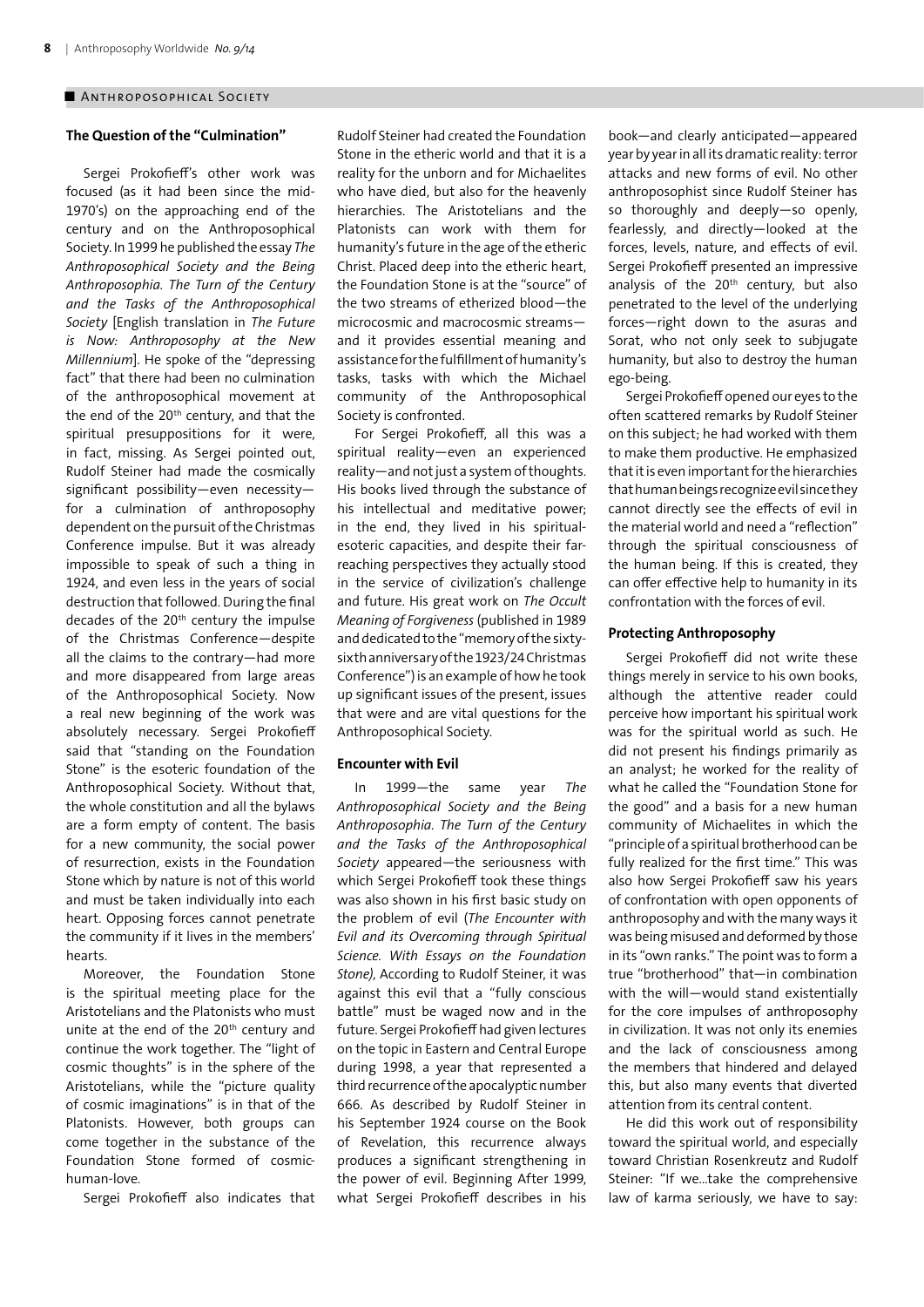

*In the west: Mid/end of the 1980's*

In the spiritual world—the source [of anthroposophy]—there is a being who now must bear the consequences of such misuse until every person connected with this spiritual treasure consciously accepts his responsibility to it. That means that to this very day a being must bear the entire negative karma that arises through the misuse of higher knowledge. This is the other—esoteric—aspect of human freedom found in the words of Paul: 'For ye are bought with a price.' The individuality who must most directly bear the negative karma of human freedom is Christian Rosenkreutz." Rudolf Steiner called Christian Rosenkreutz "the greatest martyr among human beings," one who bears the consequences of distorted truth.

Rudolf Steiner had indicated in a conversation that he is celebrating a ritual with Christian Rosenkreutz before an altar in the spiritual world—"a sacrificial altar of humanity." According to Sergei Prokofieff, there is significance in selflessly serving the being of anthroposophy in the spiritual world, and in supporting these two masters of esoteric Christianity—to working with them in the future rather than "increasing their burdens and sufferings on behalf of humanity through the misuse of their work."

#### **The "Purity" of the Spiritual Horizon**

Sergei Prokofieff's efforts in this regard—which cost him a great deal and lasted to the very end of his life—found a focal point in his battle with Valentin

Tomberg. Although Tomberg had been an esoteric pupil of Rudolf Steiner, a Class member and Class holder, and a General Secretary, his later works sought to reverse the steps from Jesus to Christ and deny the existence of a spiritual science. "It would be hard to imagine a stronger attack on the inner core of true Rosicrucianism," wrote Prokofieff who recognized Tomberg's brilliant intellectual gifts and found in him a worthy opponent. Later, however, battles arose that cost him a great deal of effort because of the low intellectual and spiritual level of what was being asserted, and that turned his work with these battles into an enormous test of endurance. Nonetheless, Sergei Prokofieff undertook that effort as well because he had recognized that Michael—as a "fighter for the purity of the spiritual horizon" needed fellow warriors on the earth so that the etheric Christ would not be seen in a distorted image (with fateful results for humanity).

In the critical dispute that ensued which Sergei Prokofieff undertook in the way described—the written works he created as he pursued this path were the result of what he recognized to be a personal occult responsibility. He understood his writings in this area as constituting an effort to protect the research method of anthroposophy from being undermined and destroyed, to reverse the "debt" owed Rudolf Steiner, and to make possible the culmination in the  $21^{st}$  century—or in a time to follow. Sergei Prokofieff wanted to contribute at least everything he had in his power.

## **Appointment to the Executive Council**

In 2001 he was finally called to Dornach to join the Executive Council at the Goetheanum. Looking back on his life in personal conversations, he expressed repeatedly that he should have been called to the Executive Council by 1994 at the very latest so he could work intensely in Dornach for the "payment of the debt owed" to Rudolf Steiner and for the culmination. Even before his appointment he viewed the so-called "constitution question"—which he described during the 2000 Annual General Meeting as an "ahrimanic seduction"–and many other events since then as intentional attempts at diversion from the central tasks of the Goetheanum and the School for Spiritual Science. Nevertheless he moved ahead with all his strength. He arrived in Dornach with his completed manuscript of *May Human Beings Hear It! The Mystery of the Christmas Conferenc*e (the most voluminous of his career). It was a manuscript that contained—in over 1000 pages—everything he had discovered about this theme since his first monograph appeared three times seven years earlier. In the foreword he wrote that the study had been given its direction by his attempt to find an answer to the one question: "What did Rudolf Steiner intend when he called the Christmas Conference the 'beginning of a cosmic turning point in time?'" Before Prokofieff, no member of the Executive Council had ever come to Dornach with such a work that described what had always been intended and should now occur in an epoch-making way under the sign of the "culmination."

Looking back on the goals for his work, Sergei Prokofieff wrote that he had come to Dornach to aid in developing the Goetheanum into a contemporary Mystery center, and had seen his main task as pursuing his ongoing research and teaching to support the connection with Rudolf Steiner and the deepening of anthroposophy (especially its Christology), as well as an understanding of the Christmas Conference, the esotericism of the Anthroposophical Society, and the work of the School for Spiritual Science (General Anthroposophical Section/ First Class). He had relied on the power of this work and theses initiatives to radiate into the worldwide activity of the Anthroposophical Society—and on the effect that branch and School work would have on the Goetheanum in return .

During the following twelve years Sergei Prokofieff not only gave essential lectures at the Goetheanum and on nearly every continent on the earth, but also published a rapid succession of fresh and profound works on the themes he had noted and researched. Among them were an independent publication on the Foundation Stone meditation as a "key to the new Christian Mysteries" as well as monographs focused on Christology that intensified in depth and detail with each successive book. He wrote about the Christological and cosmic-human dimension in *The Philosophy of Freedom*, the relation of *The Philosophy of Freedom*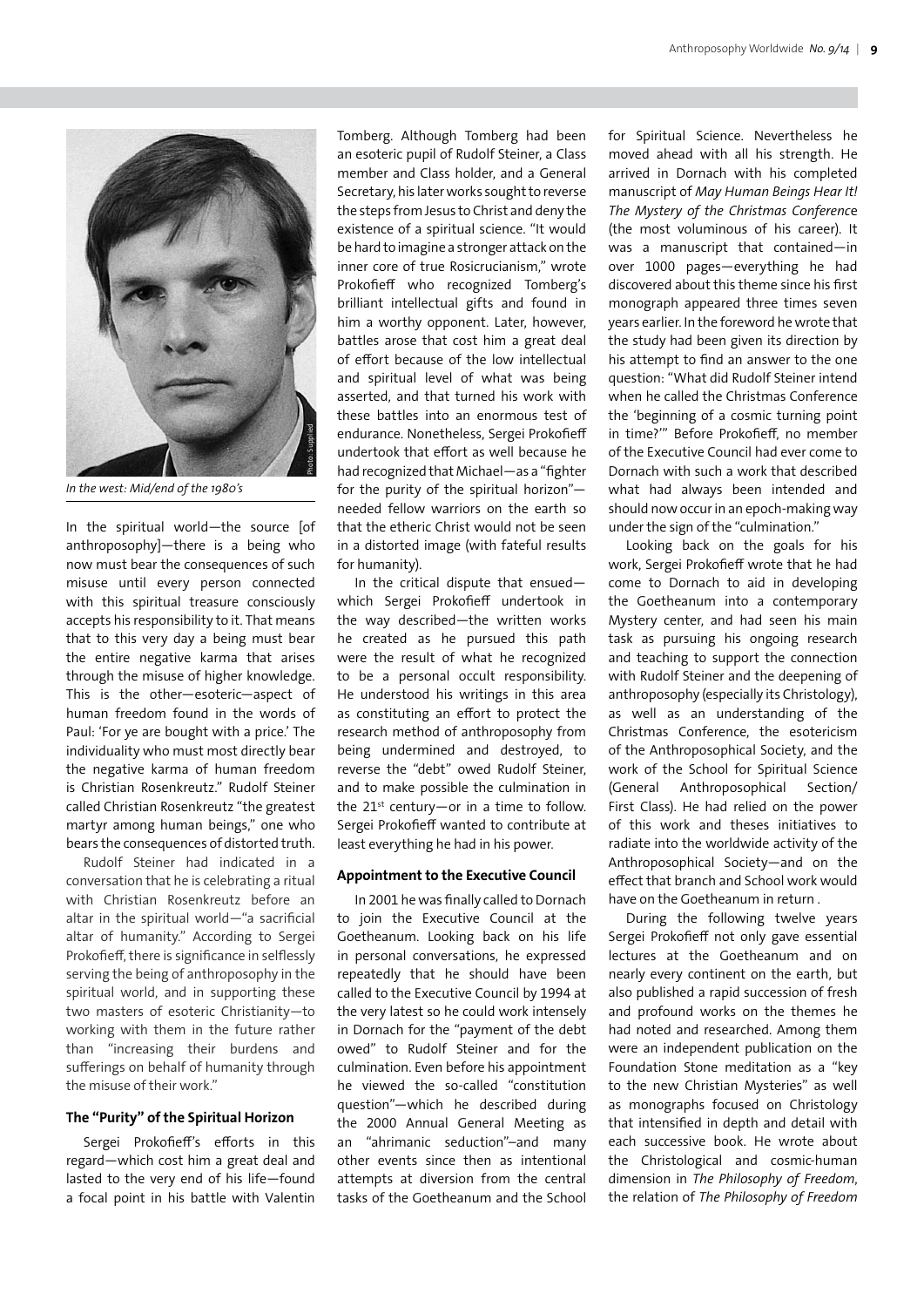## ■ Anthroposophical Society

to the Fifth Gospel, the appearance of the Christ in the etheric, and the mystery of the resurrection in the light of anthroposophy—all this done with a breadth of spiritual-scientific observation that opened up previously unknown areas but was also quite exact.

## **An Intensification of Anthroposophy**

Sergei Prokofieff's books were not simply compilations of Rudolf Steiner's research and writings—they presupposed these. He developed them further in thought and meditation with a comprehensive knowledge of those works that had not been possible for his predecessors, and through independent, innovative research always done in close relation to the spiritual being of Rudolf Steiner. Despite his strong force of will he retained a pronounced sense of humility.

However, he was increasingly troubled by the relationship to Rudolf Steiner within the Anthroposophical Society and in Dornach, and he published a book concerning this relationship in 2006. Based on his own spiritual experience, Sergei Prokofieff knew that finding a real spiritual relationship to Rudolf Steiner was a necessity for the life of anthroposophy itself—and thus decisively important to the future of anthroposophy and the anthroposophical movement. The last lecture he gave in the Great Hall of the Goetheanum on March 30, 2012, has the character of a legacy; he published it under the title *How do we stand today before Rudolf Steiner?* (in *Crisis in the Anthroposophical Society and Pathways to the Future)*. In it he describes the inner experience that can arise in encountering Rudolf Steiner who stands before the Michael pupil at the threshold to the spiritual world like the pupil's own higher self. He speaks of how one finds one's spiritual teacher in the spiritual world and sees "how truth and the personality of this human being begin to flow into one another in the light of Christ-Jesus' archetypal image."

Sergei Prokofieff hoped that the intensity of the relationship to the being of anthroposophy could be increased in Dornach, and he knew that such an intensified relationship to the being of anthroposophy would bring about a spiritual closeness to the being of Rudolf Steiner. Dornach was to be—or becomethe place where the living supersensible being of anthroposophy could truly be experienced—"for Rudolf Steiner intended from the beginning that at the Goetheanum (as nowhere else in the world) people could meet anthroposophy in a pure and undistorted way and find its Christological core there." According to Sergei Prokofieff, anthroposophy had been given to the Michaelites so that "our consciousness could be widened and spiritualized, our feeling of responsibility strengthened, and the will to fulfill our tasks awakened."

In this regard Sergei Prokofieff felt himself to be increasingly isolated. He knew and accepted that an experience of "cosmic loneliness" was part of modern initiation, but he often had to ask himself where his colleagues in the battle for the "culmination" were to be found. It pained him that his relationship to Rudolf Steiner—and the reasons he insisted on its significance—were often misunderstood; its inner spiritual dimension was not seen and what he taught and authentically lived remained uncomprehended.

In *The Heavenly Sophia and the Being Anthroposophia* (1995) he had already asked: "how many people [today] still know what true spiritual love is?" But he himself stayed true to the esoteric core of anthroposophy and to "what the Michael power, the Michael being, wants from the human being"—and he continually felt that will.

## **A Test of Powerlessness**

The challenging themes in his own great explorations had seldom been chosen by Sergei Prokofieff himself—rather, they had been given him by the spiritual world. He often said in personal conversation, "And when a task has been fulfilled to the satisfaction of the spiritual world it does not answer with agreement but with the next, even larger task." The point was not merely to acknowledge the spiritual world, but to carry forward the impulses of anthroposophy that were threatened in an abysmal age, and to continue and sustain one's inner work: "We must still be tested about whether we are prepared to be true representatives of the Christmas Conference's esoteric impulses in the world and whether we are willing to stand for the realization of its aims and tasks despite all the failures and setbacks experienced by the Anthroposophical Society in the past [20<sup>th</sup>] century." In spite of experiences to the contrary in Dornach and elsewhere, Sergei Prokofieff was determined "to pursue the path of responsibility and service and to be led in this by the example of Rudolf Steiner. He wanted to develop the courage to withstand the "test of powerlessness" and to continue trusting in the future breakthrough into civilization of the Michael stream, but without trivializing anthroposophy and making false compromises with the "prince of the world." Sergei Prokofieff knew early on that this path could end in a personal martyrdom and he was prepared for that.

In an early lecture at the Odilienberg in 1988 he said, "Based on our connection and engagement with the Christmas Conference, forces can be awakened in us to take the karmic challenges we as anthroposophists have brought from our pre-birth existence and transform them into a fulfillment of karma in our lifetime and thus become able to make free karmic sacrifices in the last third of our lives. This means being able to pursue the path Rudolf Steiner had himself gone."

In fact, for Sergei Prokofieff a part of the esotericism of the Anthroposophical Society was found in the fundamental question: "Am I willing myself follow Rudolf Steiner on his sacrificial path despite all the difficulties and sufferings connected with it—or am I unwilling to do so?" In his comprehensive book *May Human Beings Hear It!* with which he set out on the path to Dornach, he wrote that if we are not prepared for martyrdom we cannot follow the path of Christ discipleship today. Elsewhere he also emphasized that Rudolf Steiner's earthly path "in its inmost nature" had been an imitation of the Christ path. Two years after he became ill he published a chapter from *May Human Beings Hear It!*—"Rudolf Steiner and the Karma of the Anthroposophical Society" under the title *The Esoteric Nature of the Anthroposophical Society*. There he cites the words of farewell in the Gospel of John, "Greater love hath no man than this, that a man lay down his life for his friends." [John 15:13]

#### **The Renewal of the Mysteries**

Sergei Prokofieff accepted the Easter 2011 diagnosis of his serious illness as a decision of the spiritual world: "The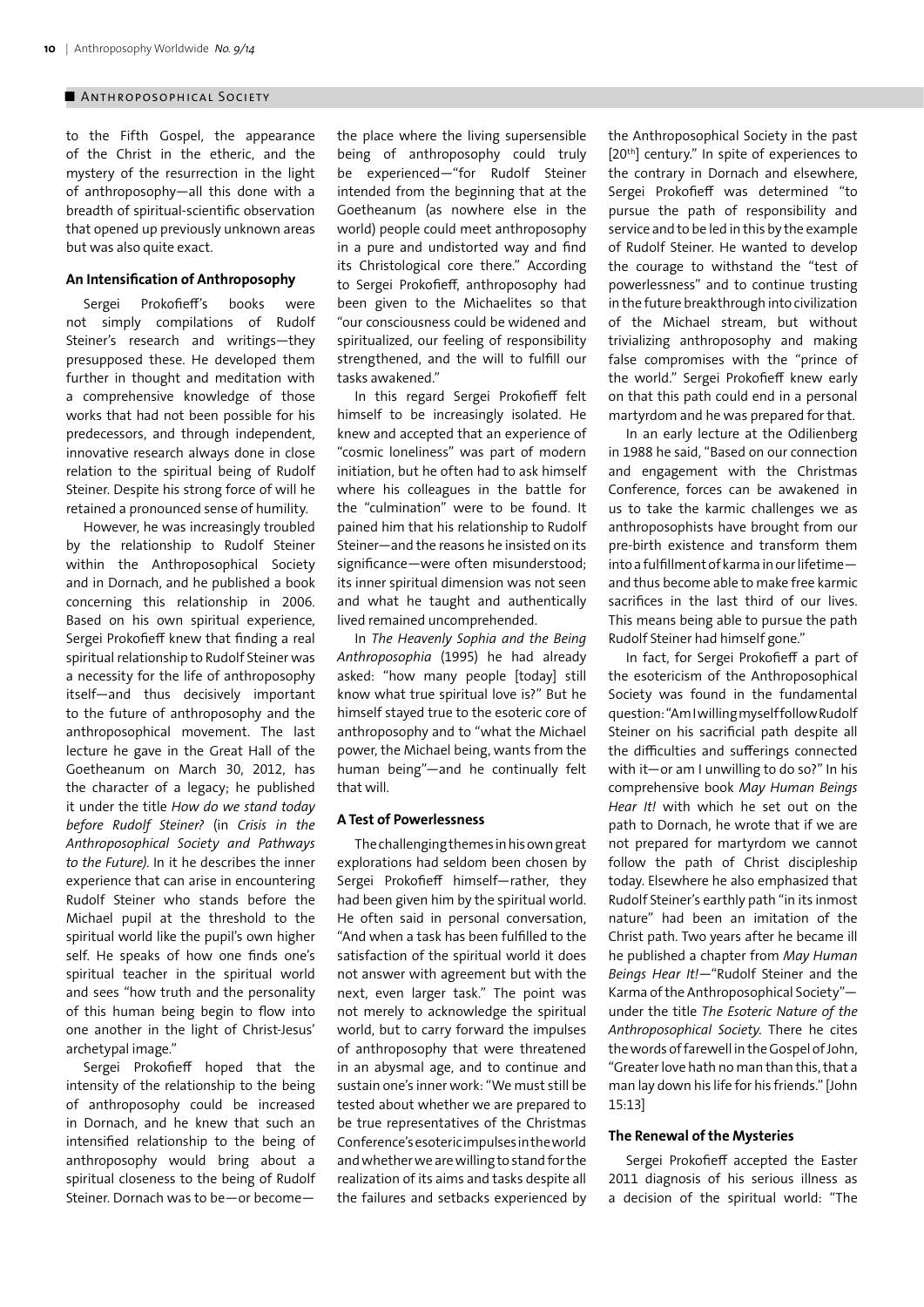disciple is not greater than the master." He had written extensively about Rudolf Steiner's illness in *May Human Beings Hear It*, about the opposing forces that raged against the Christmas Conference, and about how Rudolf Steiner had been little protected by his colleagues' (insufficient) esoteric understanding. Sergei Prokofieff was too modest and reticent to express something similar about his own situation, but he never experienced his illness as belonging to him and his own destiny. During the difficult years of illness he felt a further intensification of his closeness to Rudolf Steiner and he had already been prepared for many years "to take at least a small part of his cross upon us with the weak powers at our command."

At the end of his life, Sergei Prokofieff could see his own biography in full detail and—to the extent this is possible on the earth—he had worked through it and transformed it. He said in conversation that it is important to bring one's own spiritually penetrated life story to the spiritual world and to relieve the hierarchies of this work after death. We do not know how he was actually received there. In a last conversation shortly before his death, he said to me that he had things to tell the spiritual world and Rudolf Steiner, especially about the conduct of anthroposophy on the earth. But he added that he was very happy to have had the opportunity to serve anthroposophy during this life.

Rudolf Steiner emphasized: "And one day—when these things are thought about rightly in the world—people will honor the task of the Goetheanum by recognizing that it was the responsibility of this Goetheanum to renew the Mysteries." Sergei Prokofieff was an extraordinarily outstanding pioneer in this work of renewing the Mysteries. There are many people on every continent throughout the world who know his explorations of the spirit through his published works and lectures and who saw in him the representative of Rudolf Steiner on the Executive Council and the leader of the General Anthroposophical Section at the Goetheanum.

Sergei Prokofieff left the earth during the centenary of Christian Morgenstern's death, a centenary that has been commemorated since this Spring by anthroposophical friends in many places.



*Sergei O. Prokofieff, Dornach, 2009*

How infinitely grateful was Rudolf Steiner to Christian Morgenstern for taking up and deepening anthroposophy during the years between 1909 and 1914. Morgenstern carried the anthroposophical ideas he had selflessly worked with, Christianized, into the spiritual world so that soon after his crossing of the threshold on March 31, 1914, they stood before him in their essence and became a great and continuing help for the unborn and those who had died, as well as a support for Rudolf Steiner on his further earthly path. How might Rudolf Steiner feel in the spiritual world about the more than four decades of life's work that Sergei Prokofieff dedicated to anthroposophy with such intensity, with such capacities, and with such a selfless attitude. In the foreword to *The Mystery of the Resurrection* (Whitsun, 2008) he wrote in the first sentence: "The content of this book is intended to bear witness to the depth of understanding for the events at the turning of time that can be found on the basis of Rudolf Steiner's spiritual research." He continued later: "Such an effort must be made today in order to demonstrate the inexhaustible fruitfulness of anthroposophy. For even a hundred years after its founding, its wellsprings are as alive and inspiring as they were originally. They can be discovered by anyone who embraces them in an appropriate meditative mood and with the necessary intensity, and who seeks to

unite them with the best creative forces of his own soul, fructifying and quickening it. One can then approach their contents with an ever-increasing astonishment and ever-greater reverence. Today only these soul forces are capable of opening for the human being a path to the Christ that is appropriate for the present time, for it is on Him alone that the meaning of life on earth is founded. Therefore this book is meant to express the deepest gratitude to Rudolf Steiner, the founder of anthroposophy, this great Christian Master of the West."

#### **A Power that Protect and Helps**

Sergei Prokofieff concluded the review of his published work that appeared for his  $60<sup>th</sup>$  birthday on January  $16<sup>th</sup>$  of this year with the hope that his explorations would have a "deepening and helpful effect" for striving human beings who wish to make the Goetheanum a place for the New Mysteries in the future. But I believe these people will be assisted by not only his books but also the power of his great individuality, his being, to protect and help. In a eulogy Rudolf Steiner said: "And in the presence of death we feel for the first time what grace we were given by the wise guidance of cosmic existence to have met those to whom karma has lovingly led us." After receiving word of Sergei Prokofieff's death, a friend wrote me "What a loss—and also what a significant reception on "the other side" of this most inwardly faithful pupil of Rudolf Steiner and protector of his new revelation of Christ!"

We will try to maintain and intensify our connection to Sergei Prokofieff. And we hope that he will actively support us on his further journeys.

I will be And from myself do What radiant power Illuminates in me. | *Peter Selg, Arlesheim (Switzerland)*

#### **Address revised** by the author.

Most of Sergei Prokofieff's books are published by the Verlag am Goetheanum, and many have been translated into English. A catalogue of his works (in German) can be found at vamg.goetheanum.org/5947.html and www. wegmaninstitut.ch/programme/prokofieff. prospekt.final.pdf.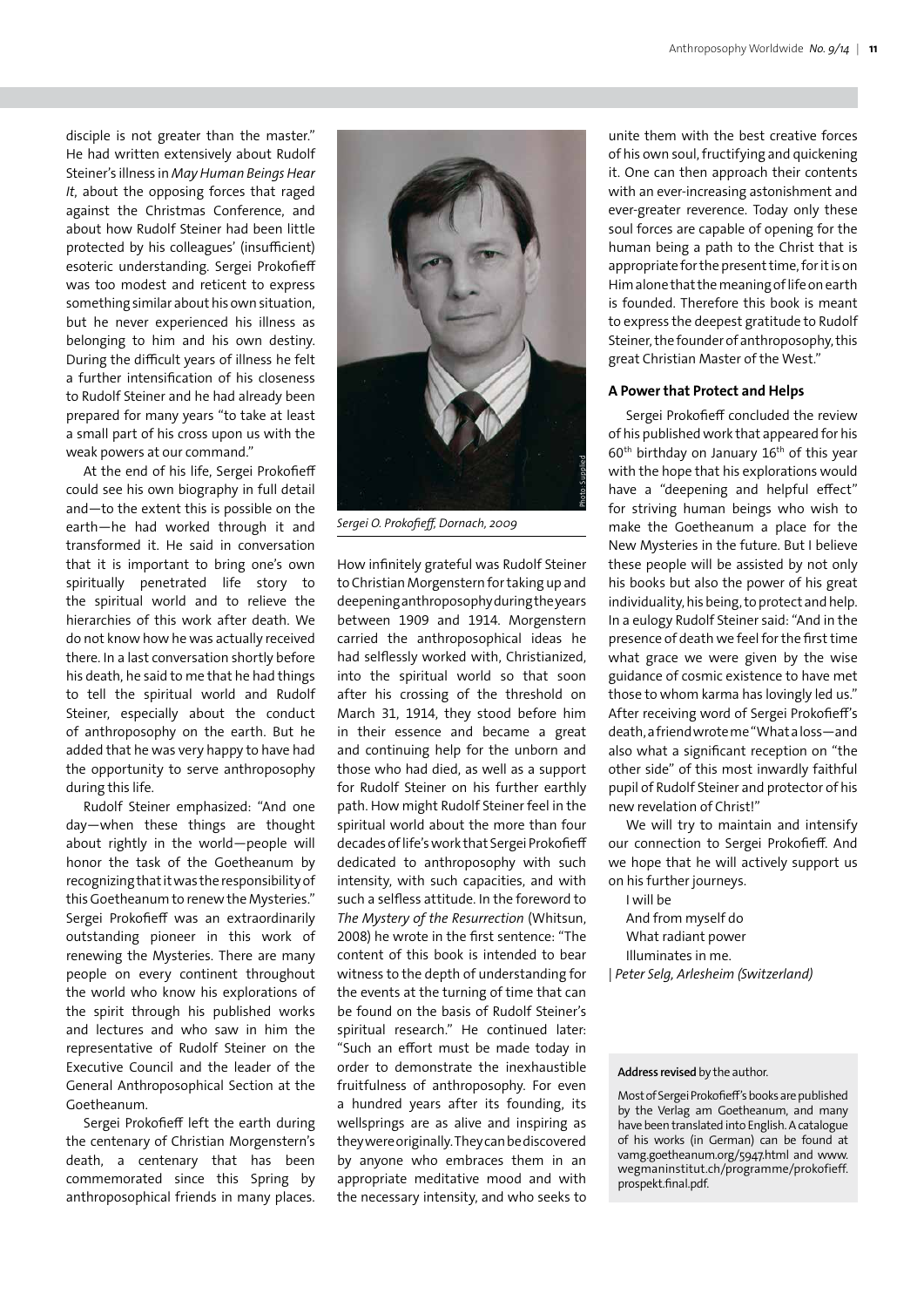#### ■ Goetheanum

## *Exhibition Room*

# **No Remodeling**

**The exhibition space with the sculptural group will not be remodeled during the stage reconstruction. As the member of the Goetheanum Leadership responsible for facilities issues, Paul Mackay made this decision at the beginning of July. Too many details were unresolved.**

Plans had been made since 2012 to remodel this area (one of the rooms associated with the stage) during the stage reconstruction as so that it could be used for special events. Removing the urn room (established in 1929 and later dismantled) along with the carved entryway by Oswald Dubach would create more space in which to experience the sculpture. The plans and a model were shown to members during the Annual General Meeting in April, then debated.

Although the Goetheanum Leadership had agreed in principle to the construction plans, two discussions with experts found at no convincing solutions for the problematic details still outstanding. Among them were the opinion that the carving represented an authentic form, the preservation of Dubach's entryway, the difficult acoustics, and the fact that events would have to be held at the level of Ahriman's cave in the sculpture.

#### **Working Group on Future Plans**

A discussion with European General Secretaries at the end of July led to the view that this project was not yet ready to be undertaken because of the open questions, the pressures of time (costeffective remodeling could only be done now, in July and August) and the costbenefit balance. Paul Mackay thanked architect Ulrich Oelssner for the work he had done on the proposal.

A working group (open to members) on future plans and placement for the sculpture will begin on September 20, organized by the Art Section at the Goetheanum; it will review every aspect intensively. An interim report on the subject will be presented at the 2015 Annual General Meeting. | *Justus Wittich, Spokesperson for the Goetheanum Leadership*

**Registration** for the working group: vorstandssekretariat@goetheanum.ch

# *Large Stage*

**Festival and Preview**

**On September 26 the stage of the Great Call will reopen (***Anthroposophy Worldwide* **No. 5/2014). On opening day the Goetheanum Eurythmy Stage's new program based on scenes from** *Peer Gynt* **will be given its premiere. Further projects will follow.**

The stage in the Great Hall reopens on September 26 after one year of reconstruction. All members of the Anthroposophical Society, donors, and the public are invited to attend the festive opening of the Great Hall from 3:00 to 4:00 p.m. with talks, eurythmy, and the premiere of a string septet overture commissioned for the Heiligenberg septet.

The new program by the Goetheanum Eurythmy Stage under the direction of Margrethe Solstad will have its premiere that evening: *Light and Lie* with scenes from Henrik Ibsen's *Peer Gynt* and music by Edvard Grieg and contemporary composer Knut Nystedt. The new orchestra pit of the completely reconstructed Goetheanum stage may be used for the first time.

#### **First Opera Guest Performance**

On October 25 the first opera project will be presented: *The Fall of the Antichrist* by Viktor Ullman, based on Albert Steffen's "dramatic sketch"of the same name. This guest performance by the Olomouc Moravian Theater is also the Swiss premiere of the opera. Marcus Gerhardts, the director of an Ullmann Archive (no original manuscripts) will provide an introduction to the opera.

At the end of July 2015 there will be a preliminary performance of *Faust I* prior to the new Goetheanum production of the entire *Faust* directed by Margrethe Solstad and Christian Peter and planned for Easter 2016.

The Goetheanum Stage's season will begin on September 5 with the youth theater project *Twelfth Night* under the direction of Andrea Pfaehler. This guest production by the Verein Junge Bühne is taking place in cooperation with the Goetheanum Stage. | *Sebastian Jüngel*

## ■ ANTHROPOSOPHY IN THE WORLD

*Turkey I: Painting in Sel*ç*uk (Ephesus)*

# **Color between Worlds**

**On May 18-24, 2014, Esther Gerster held a painting course on a beach at Ephesus. It had every prerequisite for an intensive experience of color: green trees and palms, expansive blue of water and heaven, radiant yellow of sun, and the day's morning and evening's red.**

 $\Lambda$ /e began our painting working in the studio by concentrating on the color blue; the studio was bordered by shady palm trees and filled with rays of light. The cloud-free sky, the sea, and the changing nuances of blue helped us to concentrate in body and soul, not least when we went for our daily swim in the waves of the sea. The next day we turned to the radiance of yellow: fittingly, sharp and perceptible rays were shining between the palm leaves. Our strengthening and concentration on red and its further intensifications led us to the final day when we experienced the three basic colors on canvas, developing them into a rainbow spectrum with earth and sky and the atmosphere placed in between.

As we painted—gently supported by Esther Gerster, our communal reading of texts, lectures by Rudolf Steiner, the prologue to the Gospel of St. John and exercises in Bothmer gymnastics and eurythmy—we had a deep experience of the interchange between outer and inner in a way that seemed familiar, and we always sought the midpoint.

This spot in what is now western Turkey is also a place where one can experience the whole theme of humanity. For instance, two people—a Turk and a Bavarian, strangers at that point—strode beside one another on a walkway in neighboring Selçuk. Of course we began a conversation with "Where do you come from?" and "Where are you going?" before we parted wishing each other well or drank the customary tea together and continued our conversation. In a spiritualscientific context these questions also lead to the Book of Revelation which was composed by St. John on Patmos. | *Thomas Anderl, Munich (Germany)*

**Courses:**September 2014, Patmos; May 2015, Ephesus.**Contact**:thomand07@t-online.de.

**Schedule:** www.goetheanum-buehne. ch/5365.html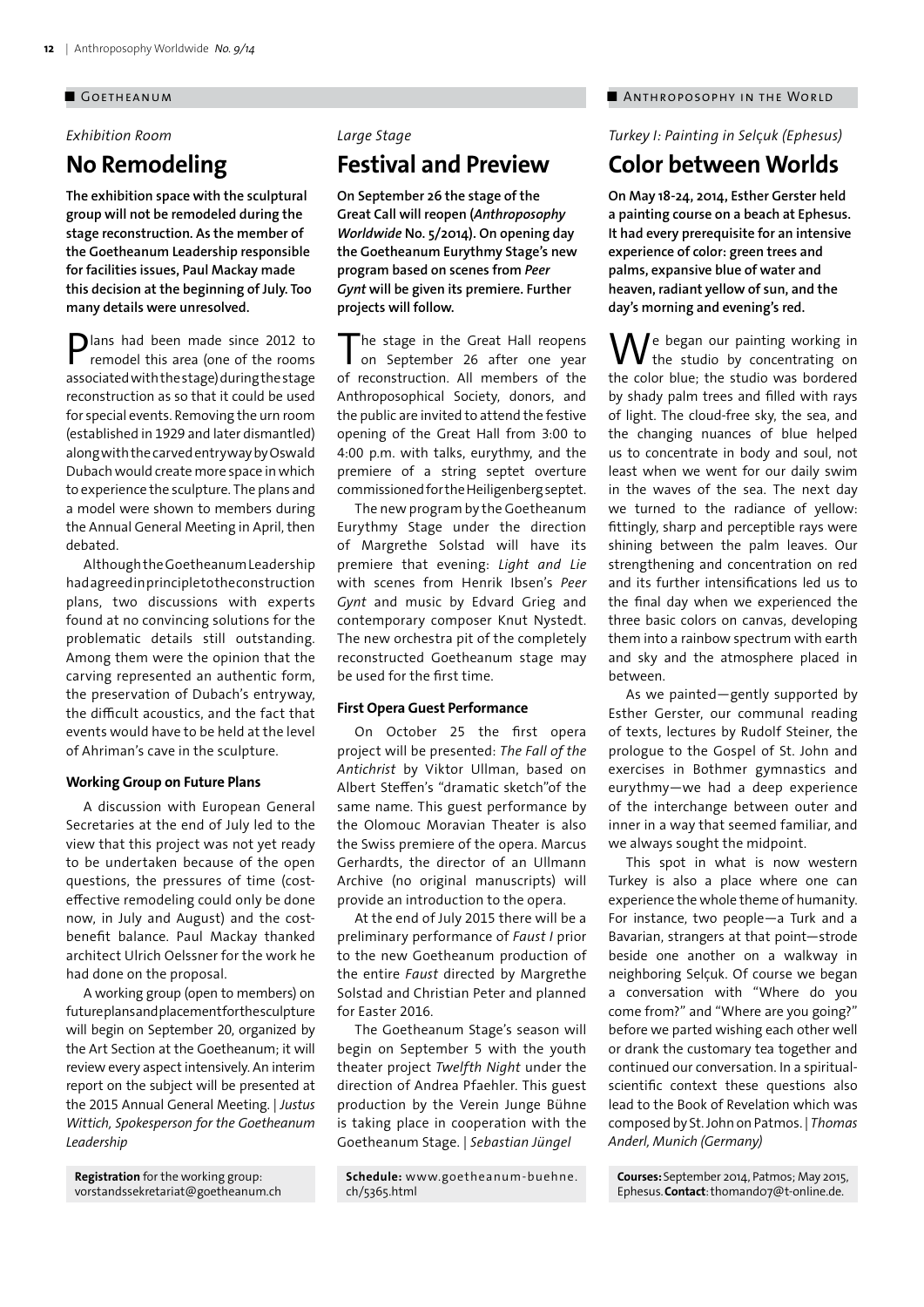#### ■ ANTHROPOSOPHY IN THE WORLD

*Turkey II: Anthroposophy at the Istanbul Children and Youth Art Biennial*

# **Arising from an Impulse for Movement**

**On June 8, during the third Istanbul Children and Youth Art Biennial, Şafak Topkaya performed with her tabletop theater (Masa Tiyatrosu). Afterward, Roberto Pellacini gave a talk on Waldorf education and provided an insight into eurythmy with demonstrations for the Turkish audience.**

he previous day the members of the Waldorf Education Seminar in Istanbul had looked at the spaces available in a shopping center. A messy room was available. It was not particularly desirable: pictures of all sorts hung on the walls or stood on the floor, painting materials were scattered about, furniture was stored…On the very day of the performance the good spirits of the seminar transformed it into a magical fairytale world with only a few—but significant—changes.

Safak Topkaya was able to wake up the small but select audience (about 30 people) with her warm introductory words filled with welcome. She spoke about the human being during the first seven years and about the background of the tabletop play, one especially important for small children in playgroups and kindergarten. With her great ability for empathy Topkaya prepared the figures for the Turnip Play by Tolstoy: grandfather wishes to pull the turnip (grown quite large) from the earth; it was a turnip that was very small when planted. To do this he must be helped by mother, granddaughter, dog, and cat. However, at the beginning the little mouse lent the whole group its strength to uproot the obstinate turnip, a strength that was small but significant. Very small, but equally decisive! There were children in the first row who experienced the play attentively and with inner joy.

#### **Understanding Child Development**

Then Roberto Pellacini gave a general description of the 1919 founding of the first Waldorf school in Stuttgart. He said a bit about the content of Rudolf Steiner's pedagogical lectures, especially the threefold organization of the human organism; the trichotomy of the human soul in thinking, feeling, and willing; the relationship of the human being to the various realms of nature including the point Rudolf Steiner makes in *Theosophy* that "as a spiritual human being every person is a species unto himself." The



*The Enormous Turnip: Şafak Topkaya performs the story by Leo Tolstoy*

methods of Waldorf pedagogy should become an "art of education"—art as an instrument for the child's development, one that makes a permanent change.

## **Eurythmy Demonstration in Turkish**

Roberto Pellacini introduced eurythmy by pointing to the fact that every solid form in the world arises out of an impulse for movement—the human form in its outer physical shaping as well as in its living systems. These creative forces can become audible when we hear the sounds of the alphabet and notes of a musical scale. They can even become visible when they take on form through the movements of eurythmy. The vowels and the twelve consonants from the "evolution sequence" were demonstrated in eurythmy. Sounds and words from Turkish followed: "babam" (my father), "annem" (my mother), the four elements "toprak" (Earth), "su" (water),"hava" (air), and "ateș" (fire). The lecture ended with a short verse from a poem by Yunus Emre (died 1321): "If I were killed / And my ashes / Strewn to heaven, / I would immediately call to my earth: / I need you, I need you!" Two children (who were about 10 years old) sat in the first row and surprised us by immediately guessing the words performed in eurythmy as though selfunderstood. | *Roberto Pellacini, Hamburg (Germany)*

## *Turkey III: Eurythmy Performance*

## **It Became More**

**On June 21, 2014, student teachers and educators gave what may be the first public eurythmy performance in Turkey at the conclusion of their two-and-ahalf month eurythmy seminar with the Istanbul Friends of the Art of Education. The performance took place in the gymnasium of the IELEV private school in Istanbul**

It was supposed to be an intensive eight-weekend course for student teachers and educators. But fortunately it become more: six hours of instruction every weekend from April 12 to June 21 complemented by a theoretical section with a focus on eurythmy and its anthroposophical foundations. The educators brought diligence and intensity to this compact time. Some even "flew" from distant Bodrum. One student will continue her eurythmy studies at the Alanus University in Alfter (Germany).

A classroom was available and Asrin Can Akalin, a gifted student from the conservatory, accompanied on the piano. The course concluded with a onehour eurythmy performance before a small enthusiastic public on June 21 with the theme "The stars once spoke to man…" (Yıldızlar bir zamanlar insanlarla konușuyorlardı …). Among other works there were works by Arvo Pärt, Johann Sebastian Bach, Fazıl Say und Rudolf Steiner. | *Tarhan Onur, Istanbul (Turkey)*

*Perhaps the first eurythmy performance in Istanbul: Waldorf seminar students perform*

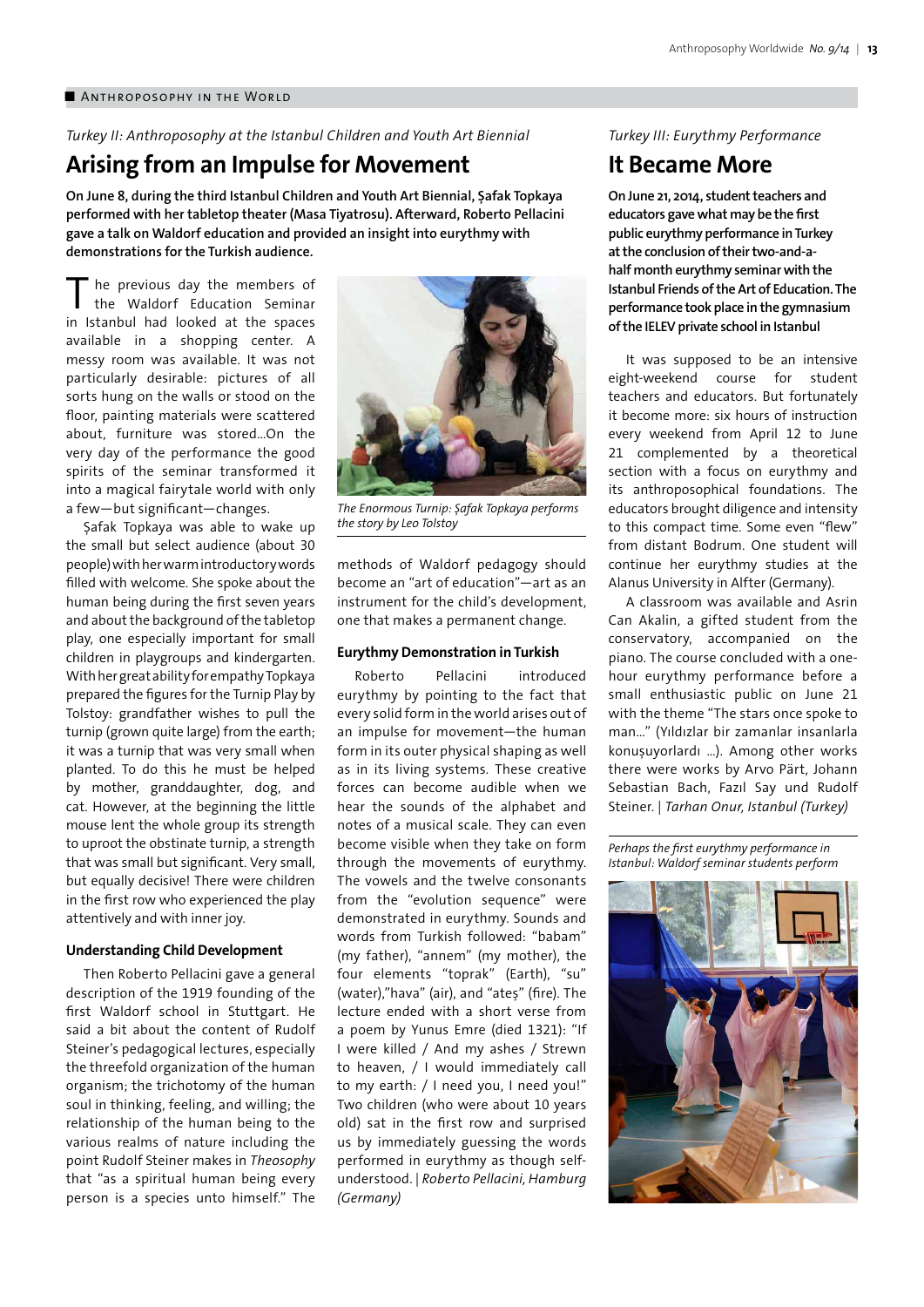## ■ ANTHROPOSOPHY IN THE WORLD

*China: Chengdu Waldorf School, 10 Years*

# **Booming Development**

**The campus of the Chengdu Waldorf School buzzes with even more activity this summer. A grade school teacher training, high school teacher training, and children's summer camp for 7-to-11 year-olds are taking place simultaneously now that the school year has ended.**

September 13, 2014, brings the tenth  $\mathbf{\mathcal{S}}$  anniversary of the Chengdu Waldorf School and the start of the first Waldorf high school in China. The government has informed the school that only kindergarten through 6th grade are permitted on the property and the middle school 7th and 8th grades, plus the new 9th grade, must shut or move elsewhere. The school quickly registered its middle grades and new high school with another institution so that they can continue at another location. Meanwhile the kindergarten building must be completed by September if the rapidly growing student population is to have enough space.

#### **Parallel to the Economic Boom**

The new kindergarten building will serve about 130 children in 7 classes and the high school will start a ninth grade with about 32 students. The grade school has some 200 students, with two first grades, 50 teachers, and 20 staff (cooks, grounds people, guards, etc.). Teacher training programs proceed in modules throughout the year and include kindergarten, elementary grades, and high school, as well as university courses. Waldorf teacher trainings have also sprung up in Beijing, Xi'an, and Guangzhou.

The explosion of Waldorf-Steiner education in China parallels the economic boom of the country and a big question hovers over these educational initiatives: How long will this growth go on and how seriously will the underlying spirit of this education take root?

Many good wishes for the tenth anniversary, the new high school, and future work in China go to Huang Xiao Xing (Harry Wong), his wife Zhang Li, and Li Zewu, the three founders of the Chengdu Waldorf School, and to their dedicated colleagues at this busy and challenging time. Zhu hao yun! (Good Luck!) | *Van James, Honolulu, Hawai'i (US)*

## *Italy: Rudolf Steiner's Books in the Library of Entrepreneur Adriano Olivetti*

# **Courageous Decisions with a Long-term Effect**

**The name Olivetti is famed for its innovations in the area of office equipment. Adriano Olivetti (1901–1960) was the most active and well-known entrepreneur in Italy following the Second World War. Works by Rudolf Steiner and a book by Albert Steffen were found when his library was catalogued (starting in 2012).**

e is one of the most interesting personalities to be found among Italy's entrepreneurs and in its political and social culture. His name stands for the inventive and fantastic quality of Italian products during the second half of the 20th century. His firm at Ivrea invented and produced one of the first personal computers in 1960. During his lifetime the public knew nothing of his connection to Rudolf Steiner's work. But two of his close associates (Giorgio Soavi and Franco Ferrarotti) discussed anthroposophical subjects with Olivetti. From the end of World War II to the 1980's the Olivetti company advertised on last page of the Italian journal *Antroposofia*.

#### **Based on Contemporary Insights**

Olivetti's firm employed up to 40,000 workers with branches in 17 countries. In 1933 he took the reins of the company from his father, Camillo, and radically reorganized it according to the most upto-date organizational and productive principles. For him there was a social and cultural mission connected with a business operation. He supported better working conditions, and social services in his city (health, housing, transportation, education, lifelong learning). He financed cultural initiatives so that the name Olivetti also came to stand for social education, beauty, taste, modernity.

He had his firm's property designed according to the newest principles of city planning. Later, as president of the Instituto Nazionale di Urbanistica (INU), he helped create avant-garde architecture in Italy. He entrusted factories, residences, schools, businesses to a series of young architects and thereby shaped the 1960's world of design as Italian Style with an international resonance.

In the political area he took part in antifascist rallies, and in 1946 (after a period of exile in Silvaplana) he published his ideas for a new social and political organization of the state. As mayor of Ivrea he suggested a federal system founded



*Turn toward the human: Adriano Olivetti (Cover of Comunità, March/April 1960)*

on local and professional communities and a threefold arrangement. He tried to bring this about—also on a national level as a member of parliament in Rome. Unfortunately this was the only area where Olivetti was not so successful.

#### **A Model of Fruitful Activity**

Two years ago a list of his personal library was published in a cooperative effort by Edizioni di Comunità (founded by him) and the Olivetti Foundation. The most frequent author among the 3,000 extant books is Rudolf Steiner (26 titles in 30 volumes); there are 7 books by Helena Petrovna Blavatsky, and 1 by Albert Steffen! Rudolf Steiner's works range from esoteric and Christological titles to threefold society and *The Philosophy of Freedom*. Those interested in Olivetti's ideas will not be surprised by his affinity for Rudolf Steiner's anthroposophy (even for his language). However, ideologists have long disputed this connection.

Our socially, culturally, and humanly degraded time calls for conscious and courageous decisions with responsible and long-lasting effects. We can work to make Rudolf Steiner's intuitions and suggestions fruitful even today just as Adriano Olivetti did in his own time. | *Stefano Andi, Milano (IT)*

German translation by Esther Gerster.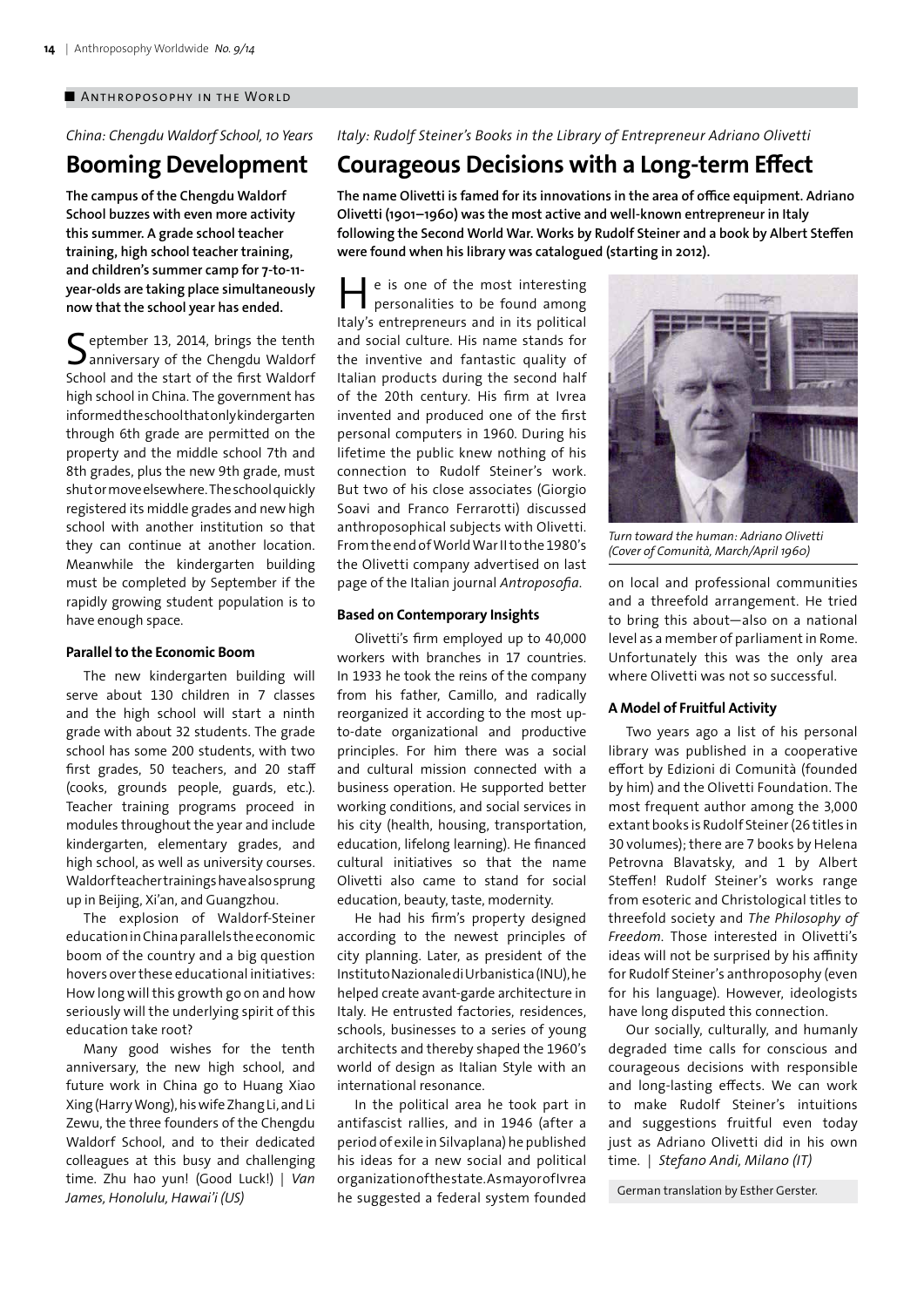## **We have been informed that the following 86 members have crossed the threshold of death. In their remembrance we are providing this information for their friends. |** *The Membership Office at the Goetheanum*

Kurt Beta Bremen (DE) June 7, 2014

Irène Feierabend Füssen (DE) March 22, 2013 Anny Labree **2eist (NL) Camelogy Camelogy Constant Constant Constant Constant Constant Constant Constant Constant Constant Constant Constant Constant Constant Constant Constant Constant Constant Constant Constant Con** Terence Davies Hastings (GB) December 11, 2013 Anna-Liisa Mattsoff Helsinki (FI) February 4, 2014 Julyan Norwood Chattanooga/TN (US) February 17, 2014 Frau M. Hisschemöller Dirksland (NL) February 20, 2014 Annemarie Goebel Niefern-Öschelbronn (DE) February 22, 2014 Helga Auler **Kassel** (DE) March 10, 2014 Kai Barthel **Gottmadingen** (DE) March 12, 2014 Gisela Junker Ahnatal (DE) March 17, 2014 Jacobus van Ijzerlooij Zeist (NL) March 22, 2014 Hans Weitzenböck Erlangen (DE) March 23, 2014 Ilona Rathner Borchen (DE) March 30, 2014 Bryan Richardson Forest Row (GB) March 30, 2014 Johanna Brandau Bad Vilbel (DE) March 31, 2014 Barbara Golla **Winterthur (CH)** in March, 2014 Gretel Feiler Stuttgart (DE) April 6, 2014 Christa Schmidt Remscheid (DE) April 7, 2014 Elfriede Mangold Kaiserslautern (DE) April 10, 2014 Thomas Martin Basel (CH) Basel (CH) April 12, 2014 Lotte Hasch Leipzig (DE) Leipzig (DE) April 18, 2014 Guntrud Hildebrandt Marburg (DE) April 18, 2014 Reinhilde Büchler Frankfurt a. M. (DE) April 20, 2014<br>
Ursula Ries Haan-Gruiten (DE) April 26, 2014 Ursula Ries **Haan-Gruiten (DE)** April 26, 2014<br>Bozidar Bonacic **Band Den Haag (NL)** April 28, 2014 Den Haag (NL) Daniel Schmitz Ergolding (DE) May 1, 2014 Patricia Kehoe Charlevoix/MI (US) May 2, 2014<br>1991 - Erna Möckel Bomlitz (DE) May 3, 2014 Martin Hoffmann Täby (SE) May 4, 2014 Margarete Sonderegger Neuhausen (CH) May 7, 2014 Johanna Wisselink Oegstgeest (NL) May 12, 2014 Paulette Caron Croissy sur Seine (FR) May 14, 2014 Maria Fluitsma Zeist (CH) May 14, 2014 Franziska Heitz Basel (CH) Basel (CH) May 17, 2014 Gertrud Baacke Hannover (DE) May 21, 2014 Joop van den Heuvel Zeist (NL) May 21, 2014 Gabrielle Matt Strasbourg (FR) May 22, 2014 Richard Phethean Aberdeen (GB) May 29, 2014 Simone Cabrol Pignan (FR) May 30, 2014 Antje Harcken Künzell (DE) May 31, 2014 Reinhard Pucher **Eckwälden** (DE) May 31, 2014

October 15, 2013 May 3, 2014

Inken Saltzwedel Heinz Blankenspeck Meppen (DE)<br>
Ilse Andres Basel (CH)

Julya Knierim Düsseldorf (DE) June 7, 2014 Hildegard Rittelmeyer Borchen (DE) June 10, 2014<br>Hannelore Biermeier Bad Liebenzell (DE) June 11, 2014 Hannelore Biermeier Bad Liebenzell (DE) June 11, 2014 Roswitha Droggan Frankfurt a. M. (DE) June 11, 2014<br>Inken Saltzwedel Müllheim (DE) June 11, 2014 Gero Müller Merzhausen (DE) June 12, 2014 Susanne Oehler Arlesheim (CH) June 12, 2014 Ingeborg Bräunlinger Berlin (DE) Berlin (DE) June 13, 2014 Reiner Heinrich **Heiligenberg (DE)** June 15, 2014 Uta Kempf Kassel (DE) June 16, 2014<br>
Raili Sarhia Helsinki (FI) June 17, 2014 Raili Sarhia **Helsinki (FI)** June 17, 2014 Susanne Lin Stuttgart (DE) Stuttgart (DE) June 19, 2014 Mary Binder **Aveton Gifford (GB)** June 21, 2014 Rudolf Pfeiffenberger Stuttgart (DE) June 24, 2014 Gerhard Gutland Stegen-Eschbach (DE) June 28, 2014 Robert Matt **Strasbourg (FR)** June 28, 2014 John Root sen. Great Barrington/MA (US) June 29, 2014 Johannes Staub Dornach (CH) June 29, 2014 Helgo Bockemühl Frankfurt a. M. (DE) June 30, 2014<br>Annelis Oswald Birwinken (CH) June 30. 2014 Annelis Oswald Birwinken (CH) June 30, 2014 Ingrid Lohmüller Berlin (DE) July 2, 2014 Annegret Ostheim Stuttgart (DE) July 4, 2014 Claus Dittmer **Dresden (DE)** July 5, 2014<br>
Adelheid Zugnoni Reinach (CH) July 6, 2014 Adelheid Zugnoni Reinach (CH) July 6, 2014  $July 10, 2014$ Pirja Majava Helsinki (FI) July 10, 2014 Helga Schöneborn Stuttgart (DE) July 10, 2014 Elise Bauer **Heidenheim (DE)** July 13, 2014 Ruth Haertl Fürstenfeldbruck (DE) July 14, 2014 Bernhard Kaune Fellbach (DE) July 14, 2014 Pélagie Drzymala La Celle Saint Cloud (FR) July 15, 2014 Leilani Houtchens Sacramento/CA (US) July 18, 2014 Henry Everard Überlingen (DE) July 21, 2014 Eva Försterling Darmstadt (DE) July 21, 2014 Tom Wilkes **Kerikeri** (NZ) July 24, 2014 Helmut Heck Wuppertal (DE) July 26, 2014 Sergei Prokofieff **Dornach (CH)** July 26, 2014 Willi Schweighauser Bottmingen (CH) July 27, 2014 Jutta Meichsner Dresden (DE) July 29, 2014 Frøydis Lutnæs Berlin (DE) August 5, 2014<br>Gudrun Nitsche Stuttgart (DE) August 5, 2014 Stuttgart (DE) August 5, 2014 Günther Altehage Stuttgart (DE) August 8, 2014

**From June 7, 2014 to August 11, 2014 the Society welcomed 174 new members. 435 are no longer members (resignations, lost, and corrections by country Societies)**

# **A Spoonful of Honey**

If we could experience time instead of space we would not taste the sweetness in a spoonful of honey; we would taste the 3,000 miles flown by the thousands of bees who collected the nectar for this one spoonful—transforming it from the geometry of the blossoms into the geometry of the comb.

We would not see the golden-brown color; we would dance the lemniscate sun-dance of the scout bees. Aristotle had already spoken about how bees describe location, and today we know that the further the food source is, the more exact the dance; the closer the food source is, the fewer mathematics the hive needs to arrive at the right angle of departure for the honey bees to follow.

If we could experience time, the honey might taste bitter because we would feel the hunger of the bees in the mown summer landscape, because we would also suffer the sickness and disorientation brought about by pesticides.

If we could experience time, we would hear the sound "h" when we looked at the spoon: the hum of the worker bees day in, day out, and a third lower, the drones. We would not taste the tangy sweetness; we would feel the sun because the sun has guided the bees to the blossoms even when clouded over for human vision. The sun reflected 10,000 times in the facets of their broad eyes!

*Wolfgang Held*